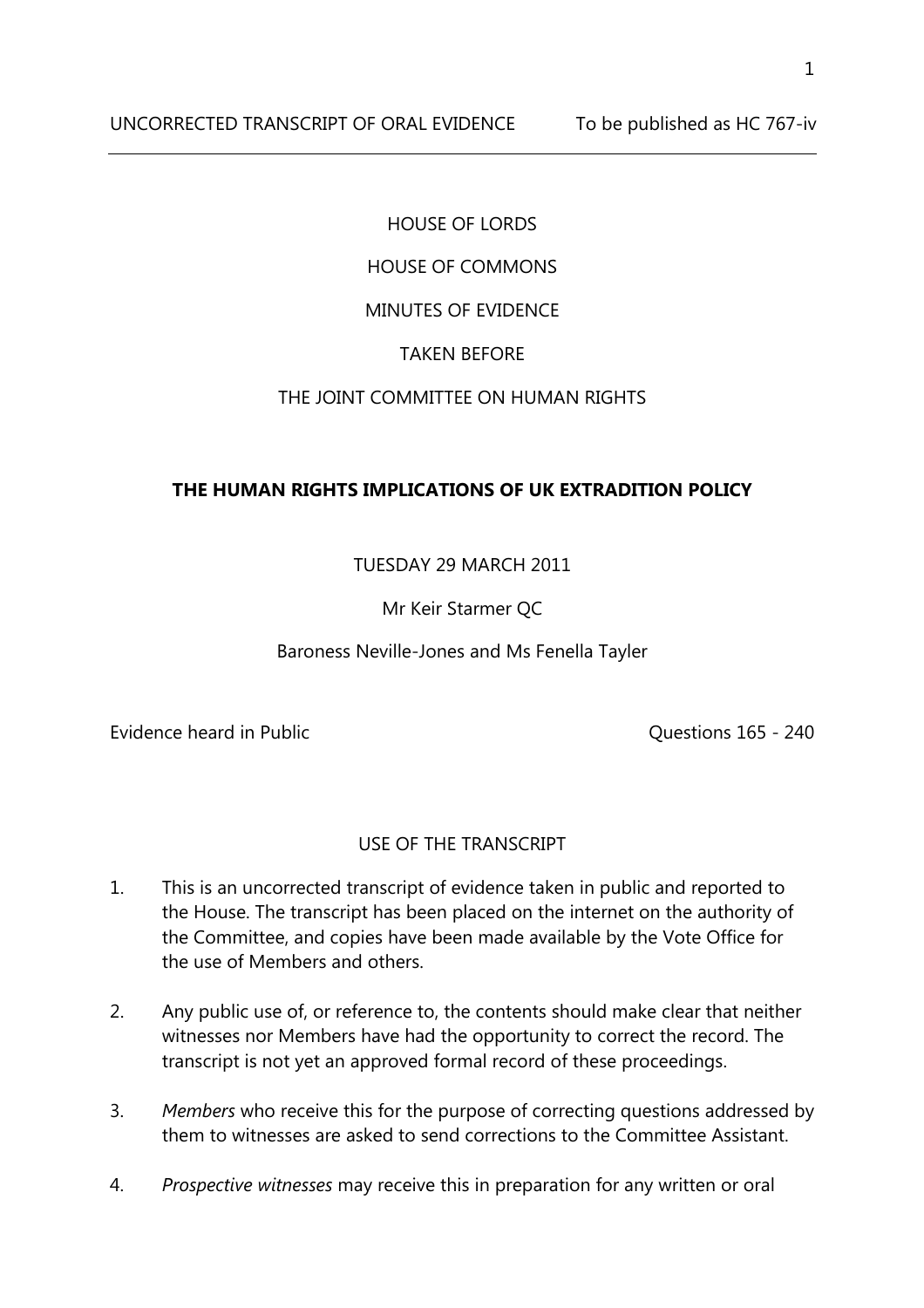evidence they may in due course give to the Committee.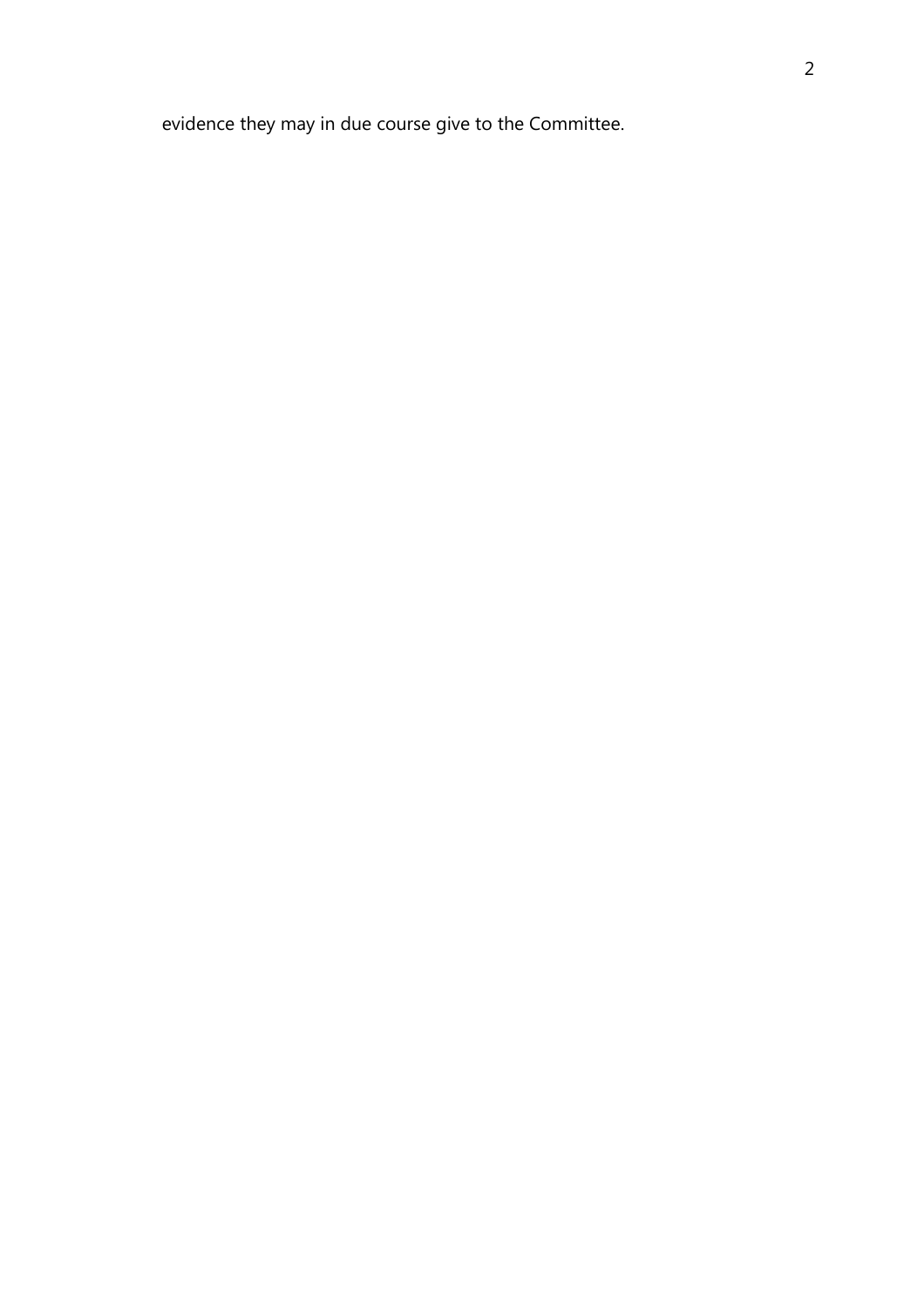Members Present

Dr Hywel Francis (Chairman) Lord Bowness Rehman Chishti Lord Dubs Dr Julian Huppert Lord Morris of Handsworth Mr Dominic Raab Mr Virendra Sharma Baroness Stowell of Beeston

#### **Examination of Witness**

\_\_\_\_\_\_\_\_\_\_\_\_\_\_\_\_

**Mr Keir Starmer QC** [Director of Public Prosecutions, Crown Prosecution Service].

**Q165 The Chairman:** Good afternoon and welcome to the Joint Committee on Human Rights session today dealing with the human rights implications of UK extradition policy. For the record, could you introduce yourself please?

*Mr Keir Starmer QC*: Keir Starmer QC, Director of Public Prosecutions.

**Q166 The Chairman:** I understand that the flowcharts that you have very kindly made available to committee members are also available to the public who are present and that they will be made available to view on the committee website shortly. Thank you for that. We have a great deal to cover. It would be rude of me to say that we expect all our witnesses to be concise and to the point, but I hope that you would take that in the spirit in which it was given. I begin by asking a general question on extradition procedure. In your view, what are the main differences in the role of the CPS in the extradition process under Part 1, which concerns extradition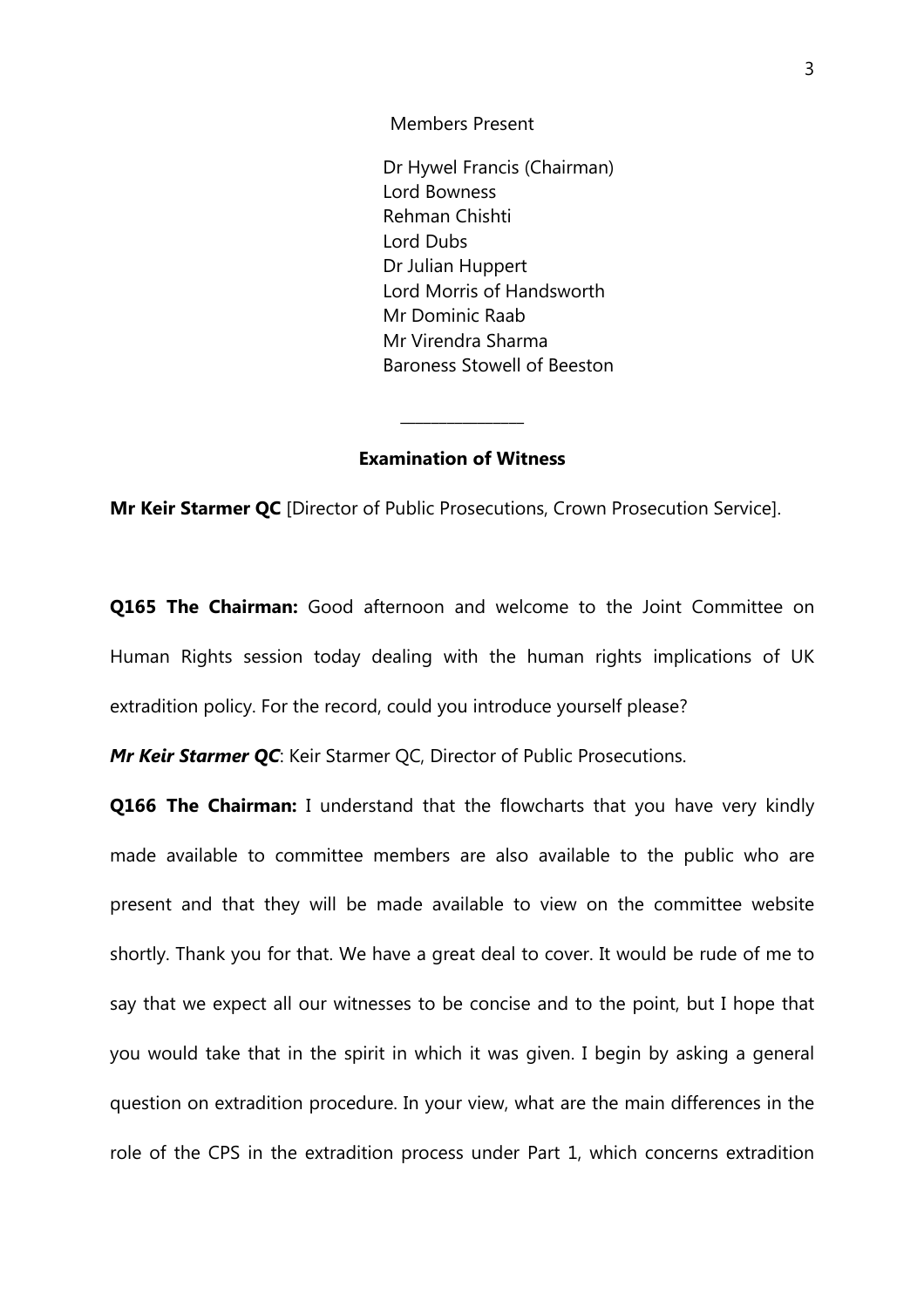under the EAW procedure, and under Part 2, which concerns extradition to non-EU countries?

*Mr Keir Starmer QC*: As I tried to depict in the flow diagrams, the role of the CPS is, in a sense, slightly earlier in Part 1 extradition proceedings than in Part 2, because the major difference between Part 1 and Part 2 is the involvement of judicial authority to judicial authority rather than Secretary of State to Secretary of State. That means that the CPS comes in a little earlier in the proceedings. I hope that the flow diagrams pretty much speak for themselves. I have always found it quite difficult to trace through who does what and when in the four different situations—the two export and the two import—and this was simply an attempt to put that down in diagrammatical form. As you can see from the first diagram, essentially the CPS will be involved once there is a hearing at the Westminster Magistrates' Court, which is at the right-hand box on the second line, for a Part 1 case. It comes in at the same stage essentially for Part 2 but in a Part 1 case the Secretary of State will not have been involved at that stage.

**Q167 Dr Huppert:** Thank you. Can I ask a specific question about the role of the CPS as an agent for other countries? You said in December that the CPS would be acting as the agent of Sweden in the proceedings with Julian Assange. I have here a letter from the CPS, which states: "my response is as a CPS lawyer working for the US in extradition proceedings". First, is it right that the CPS should work as an agent of other countries given that it does not act as an agent of the Government here, in that sense?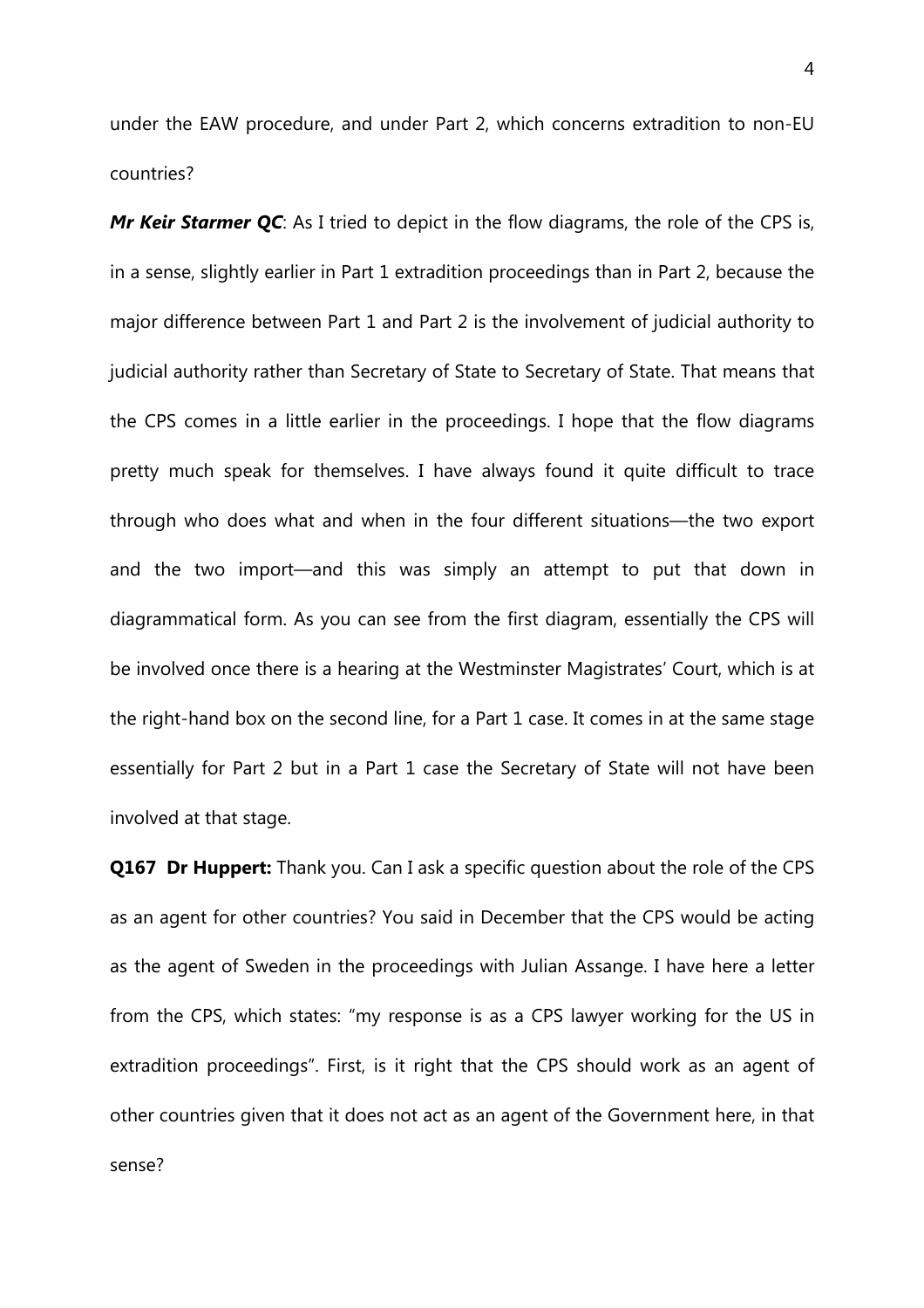*Mr Keir Starmer QC*: There is an essential difference between our role as public prosecutor here for domestic criminal cases and our role in extradition cases. There is no reason why the role should be the same. It is different. So far as extradition is concerned, the CPS and I require a statutory provision to give us power to conduct extradition proceedings. That does not arise from the power to act as DPP or CPS in this country. Those powers are dependent on the international agreements that have been made either of a bilateral or multilateral nature. The judicial authority in a Part 1 case or the state in a Part 2 case has, under the international arrangements, the right to seek extradition in this country. It needs somebody to conduct those proceedings on its behalf. The CPS acts in that capacity. There is a statutory power to do it. It has been described by the courts as akin to a solicitor/client relationship. The only footnote that I would add to that is that, under domestic legislation, the CPS is a public authority bound by the Human Rights Act and therefore cannot act incompatibly. Secondly, as lawyers, we have duties to the court about evidence that is presented. Beyond that, it is broadly speaking a solicitor/client arrangement.

**Q168 Dr Huppert:** When you are acting as an agent of another Government, do you have any sort of internal review on that? How do you exercise your responsibilities under the Human Rights Act and your responsibilities to the court? Can you refuse to act as its agent?

*Mr Keir Starmer QC*: The understanding is that an arrangement is set up on the basis that we are the agent so we therefore act on its instructions. I say "instructions" because the international agreement sets out the procedures, the process, the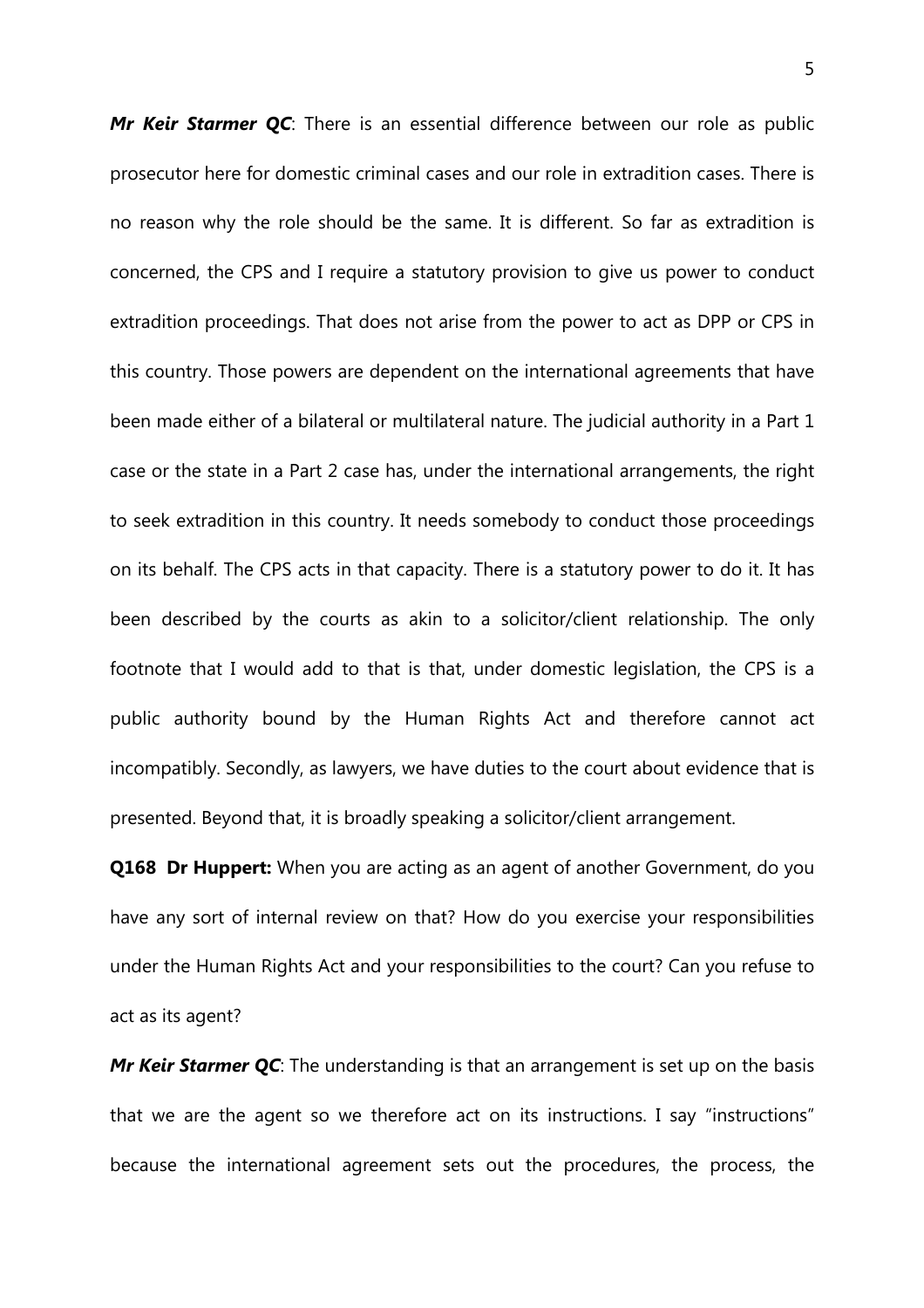evidence that has to be presented and so forth and we comply with that. There is no provision under the statute that says that the CPS can refuse to act in the following circumstances. That having been said, we are bound by the Human Rights Act. We are bound by our duties to the court. We can of course give advice in these cases and we do give advice in these cases as they develop.

**Q169 Dr Huppert:** So if there was a conflict and you were supposed to act as the agent for Sweden, the US or any other country, and you felt that to do so would breach the Human Rights Act, could you refuse to act?

*Mr Keir Starmer QC*: You have to take this quite carefully because if you take a Part 1 case—if I can use the flow diagram for these purposes—we would have got involved at the hearing at the magistrates' court. The district judge will be seized of the matter. The district judge will then ask the questions that are set out in the following series of boxes. Then, at the bottom left-hand corner of my diagram, the district judge considers whether it is an extradition offence. Are there bars to extradition? That starts to introduce the length of time and so forth.

**Q170 Dr Huppert:** But that is the district judge considering it, not you?

*Mr Keir Starmer QC*: Yes. Then there is the Section 21 question: would these proceedings—would extradition or surrender—be incompatible with human rights? That is a question for the court to determine. The only possible circumstances in which we as the CPS could conclude that we would be acting incompatibly with the Human Rights Act in continuing proceedings would presumably be if we had reason to doubt that the court would properly exercise its function. In other words, assuming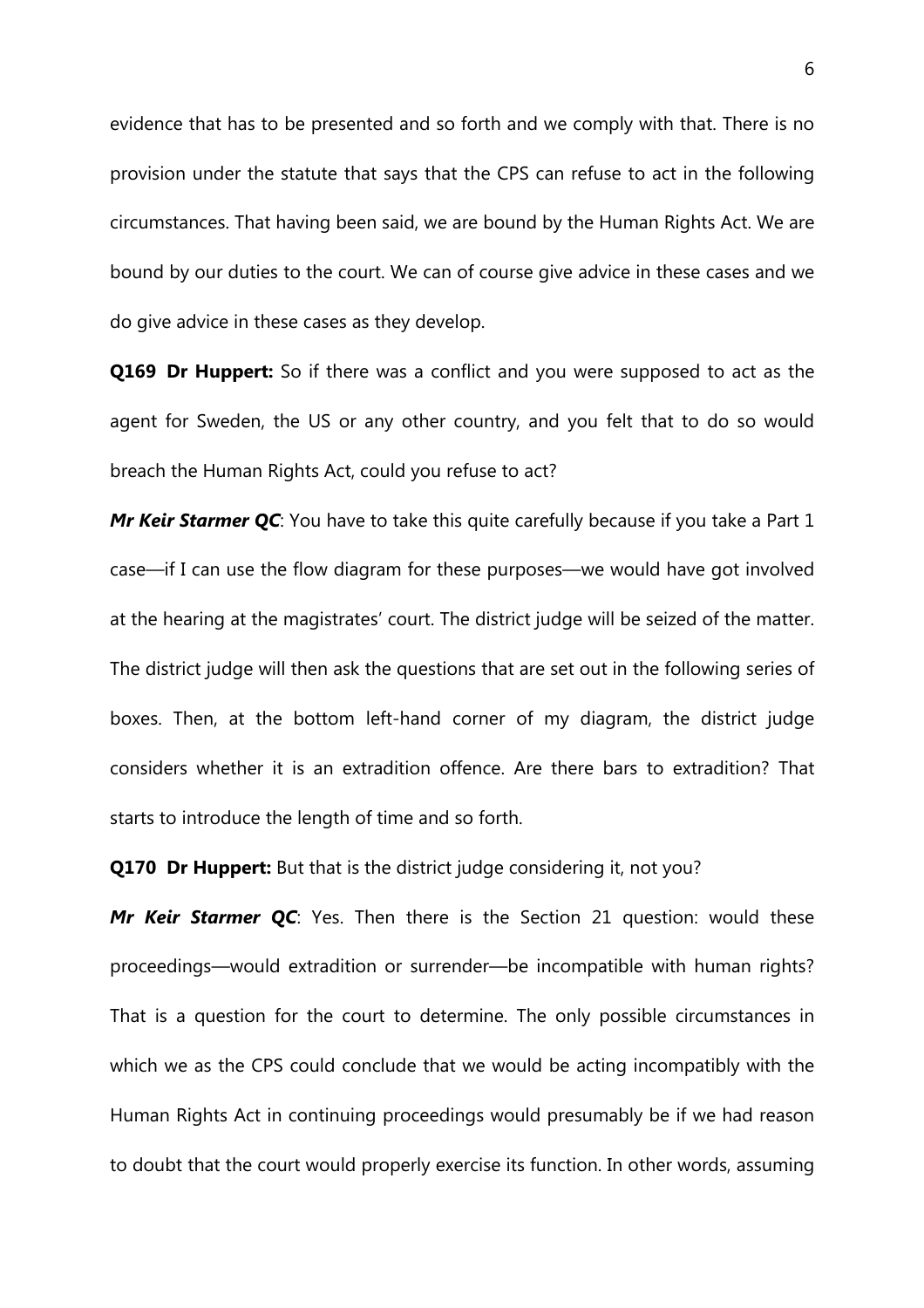that the court conducts the Section 21 exercise in accordance with the statute, it will come to a finding of whether there is a breach of the Human Rights Act. If it decides that there is not, it logically follows that we are not breaching the Human Rights Act to bring the proceedings. If it finds that there is a breach or there is an incompatibility, it will discharge the proceedings in any event. There may be some extreme case falling outside of all of that, but we have not yet encountered it. It would be a rarity that that mechanism does not provide the place for that discussion to take place.

**Q171 Dr Huppert:** But you have no choice and no ability to adjust until the bottom left-hand corner on the flow diagram, when the district judge decides Section 21? Is that right?

*Mr Keir Starmer QC:* The only caveat that I would put on that is this, and I am saying this as a theoretical situation: if, for example, we had reason to doubt the truth of the evidence or something like that, as an officer of the court we would be duty bound not to act on it. I would give that wriggle-room. As an officer of the court you have an obligation to the court to conduct the thing properly without abusing the processes of the court. Under those extreme circumstances, my view would be that we were entitled to say that we were not proceeding.

**Lord Dubs:** I should first declare an interest in addition to my written interest: my daughter works for the CPS.

*Mr Keir Starmer QC: I am glad to hear it.*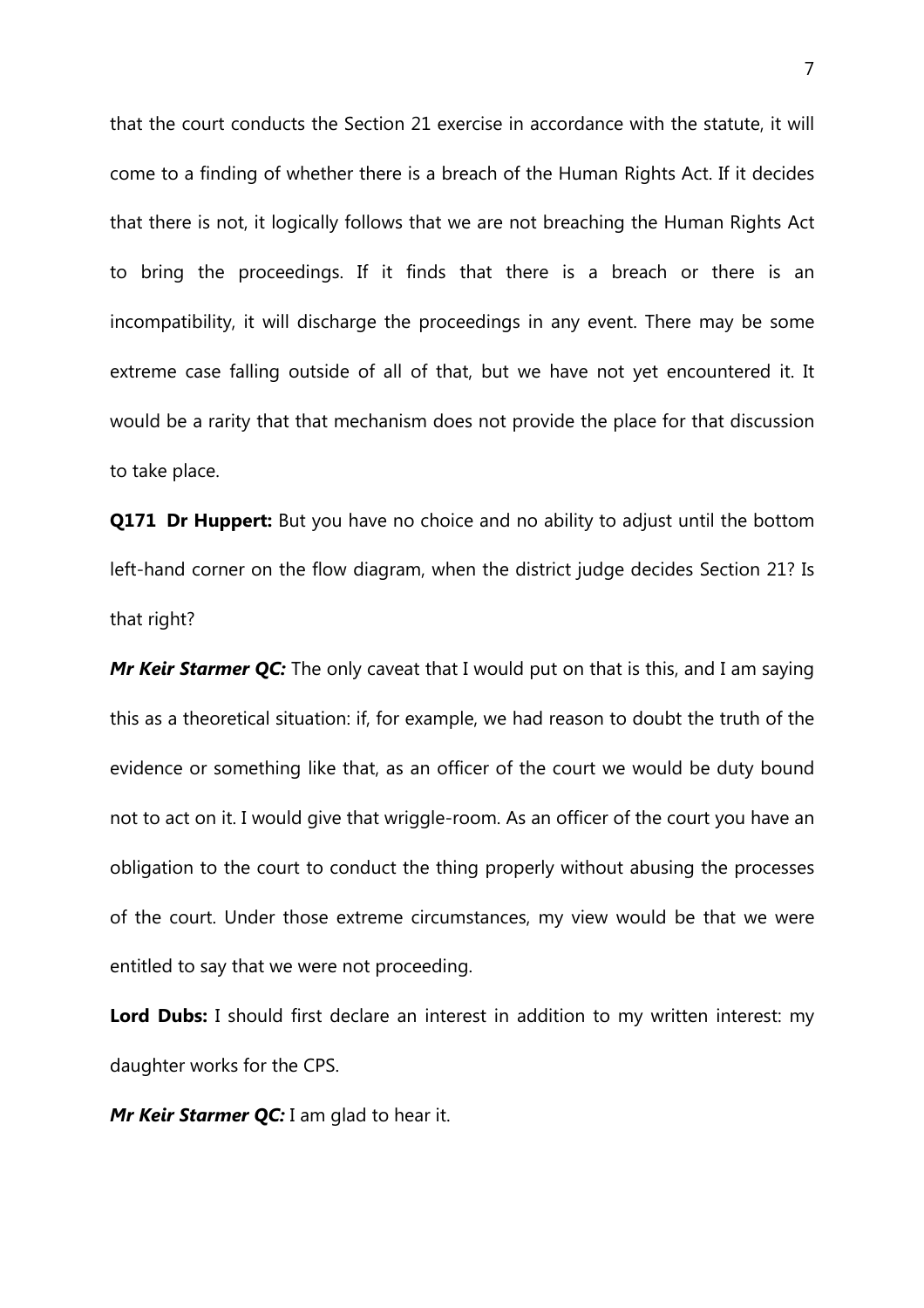**Q172 Lord Dubs:** My first question is this: if the initial request for extradition is vague, can the CPS request further information from the issuing authority, either before the warrant is certified by SOCA or after the defendant is arrested?

*Mr Keir Starmer QC*: Yes, and we quite often advise on such matters. We take the view that the request should be put before the court in a proper form and therefore we can advise that there may be a defect in the evidence or that further evidence is needed, and we do that in certain cases.

**Q173 Lord Dubs:** Then you are satisfied that the country requesting the individual has everything organised for the proceedings to follow. Is that part of it as well? *Mr Keir Starmer QC*: That is not part of our function, but we have a power to advise. Therefore, this is done in the spirit of advice. If we are asked for advice, we will give it. We are not required to certify because under a Part 1 case, as you can see, the certification is early certification by SOCA, not by the CPS. The process will be: the request is received by SOCA, SOCA certifies under Section 2, the warrant is executed and the person is then arrested and brought before the court. There is no stage at which we formally have to approve or certify anything. However, if a country comes to us and says, "This is what we are proposing to do. Is this in the sort of order that is needed to be put before the court?" we will give advice. It is a power not a duty.

**Q174 Lord Dubs:** Is there an opportunity for the defence to obtain more information about the facts of the case from the issuing authority?

*Mr Keir Starmer QC*: The information that the defence must have is set out in Section 2 of the Act. We have summarised it in the first diagram in the second box on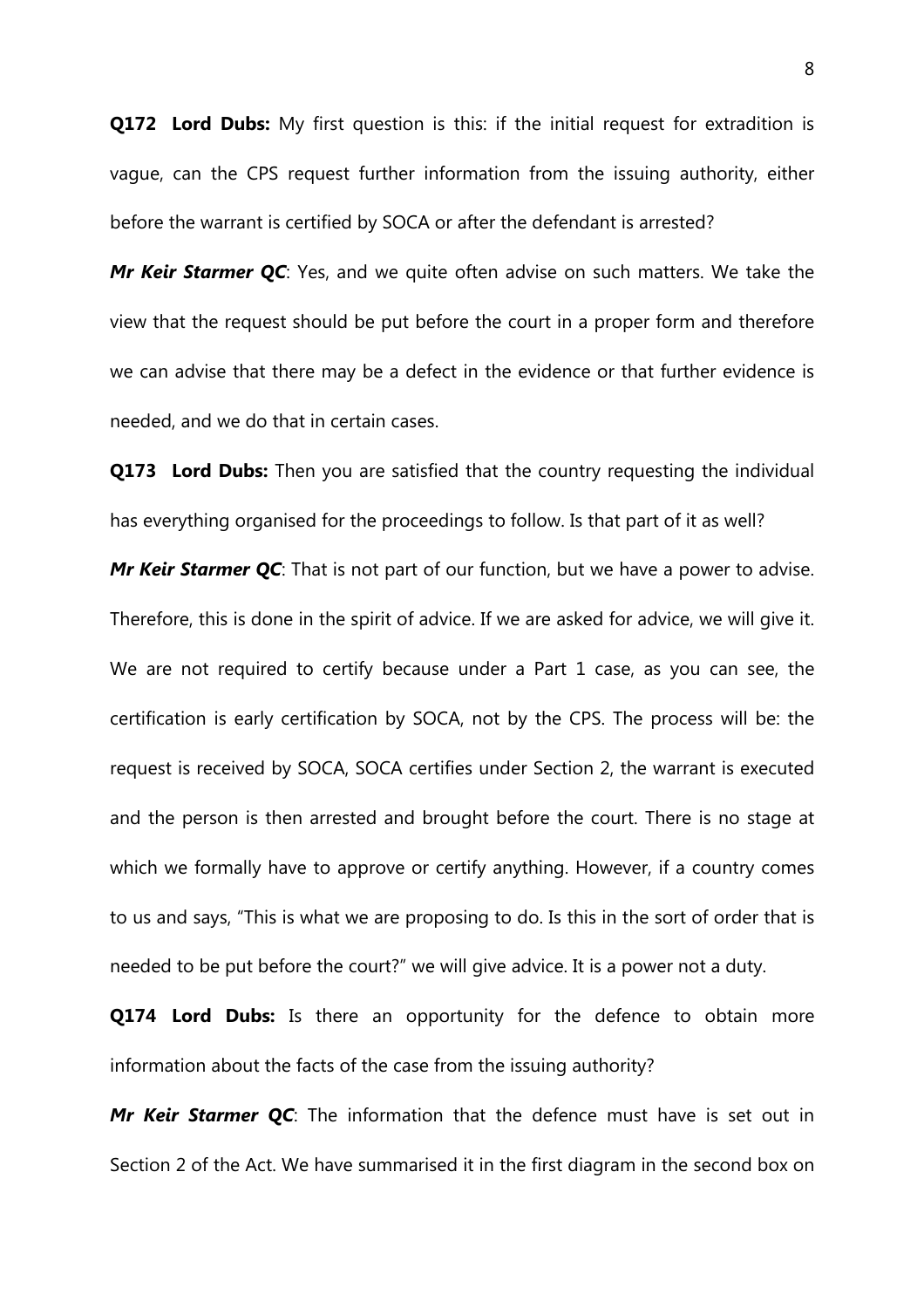the right-hand side. It is set out in Section 2 of the Act. Essentially, the information must be the person's identity and the particulars of any other warrant issued. Then it states that the "particulars of the circumstances in which the person is alleged to have committed the offence, including the conduct alleged to constitute the offence, the time and place at which he is alleged to have committed the offence and any provision of the law of the category 1 territory under which the conduct is alleged to constitute an offence". So that is a mandatory requirement of the warrant itself. That is something that the court will look at and we will look at as well.

**Q175 Mr Sharma:** Several witnesses to the committee have argued that the human rights threshold is too high. Several have also suggested that the defence lawyers find it difficult to locate evidence showing a risk of a breach of human rights in extradition cases. Can you comment on that?

*Mr Keir Starmer QC*: The statute requires the court to consider whether extradition would be compatible with convention rights. The essential question, therefore, is: what approach will the court take and what test will it set? Since those witnesses gave evidence—I have seen the evidence of some of the witnesses—the law has slightly moved on. The bar was set quite high in certain circumstances, but two recent authorities have suggested that it should perhaps be a little lower. There was the case of Klimas, which suggested the approach that you take. First, you assume, if it is a European convention country, that the country requesting will comply with the European Convention on Human Rights and will have domestic remedies available to the individual should there be any breach, so you have a presumption. Then the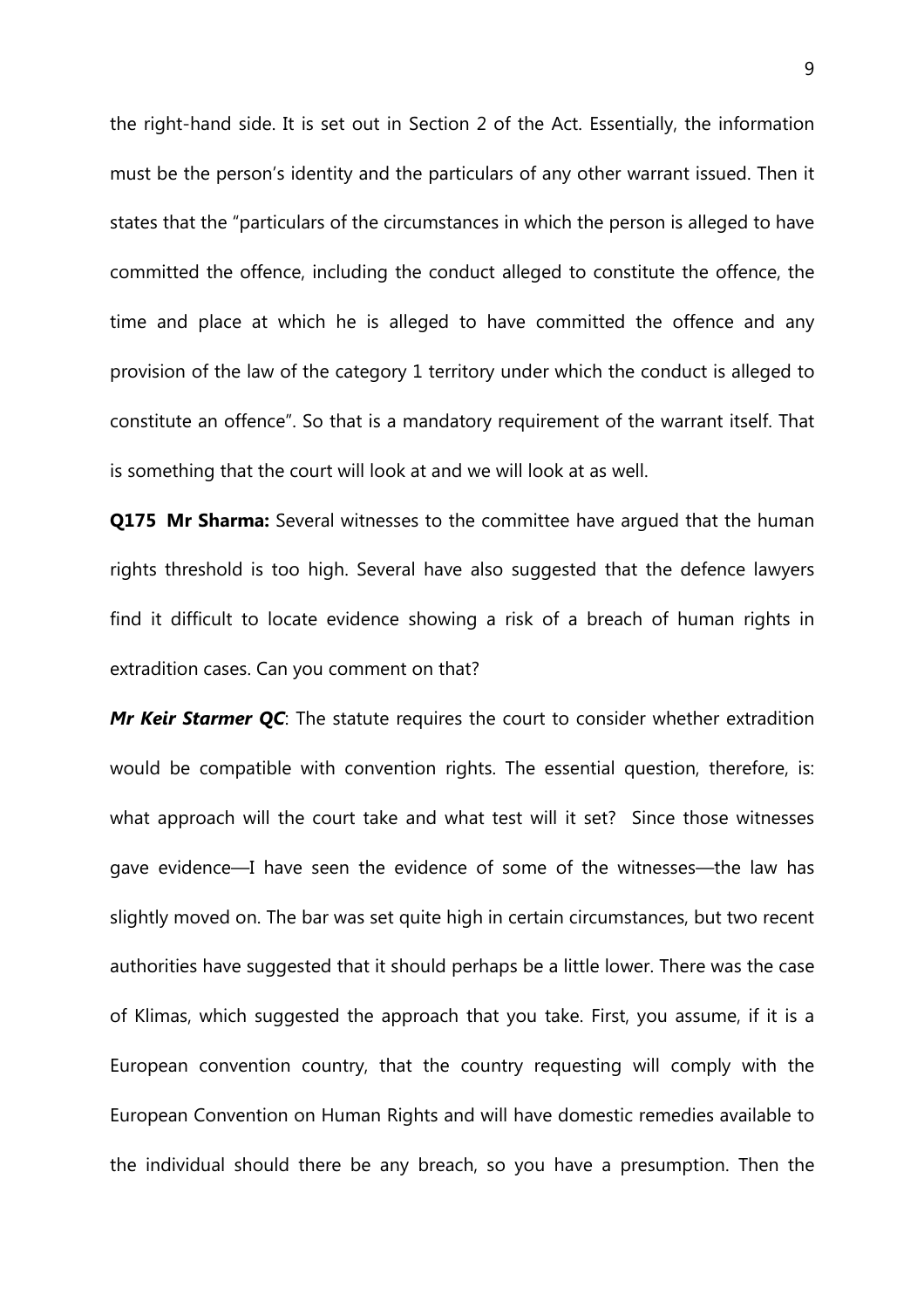approach has been that the individual can rebut that presumption by clear and cogent evidence that there will be a breach of his or her human rights. In the case of Klimas, it was suggested that the threshold is quite high. You would have to show that there was some constitutional defect in the country requesting whereby the human rights would not be upheld—possibly revolution or constitutional turmoil. The two recent cases, Targosinski and Agius—the first in February of this year and the second in March of this year—said that that was the wrong approach. The court is duty bound to inquire and it must ask itself whether there is clear and cogent evidence of a breach. In Targosinski, our court said that if, for example, there was evidence that the Strasbourg court had found a systematic violation of human rights in the country in question, which was Poland in this case, that might be sufficient for clear and cogent evidence. Essentially, our courts have tried to align themselves with the Strasbourg jurisprudence and say that, if you can show consistent breaches that have been found by the Strasbourg court, you are getting close to clear and cogent evidence of a breach of human rights. That is a lower threshold than the threshold as was understood to be the case before the last six weeks. I can understand why people would have been anxious about the higher threshold that had been articulated beforehand.

**Q176 Mr Raab:** Notwithstanding the case that you cited, if you compare the regime with the human rights regime for deportation, particularly around Article 8 and the growing case law around that, would you agree with the assessment that the ability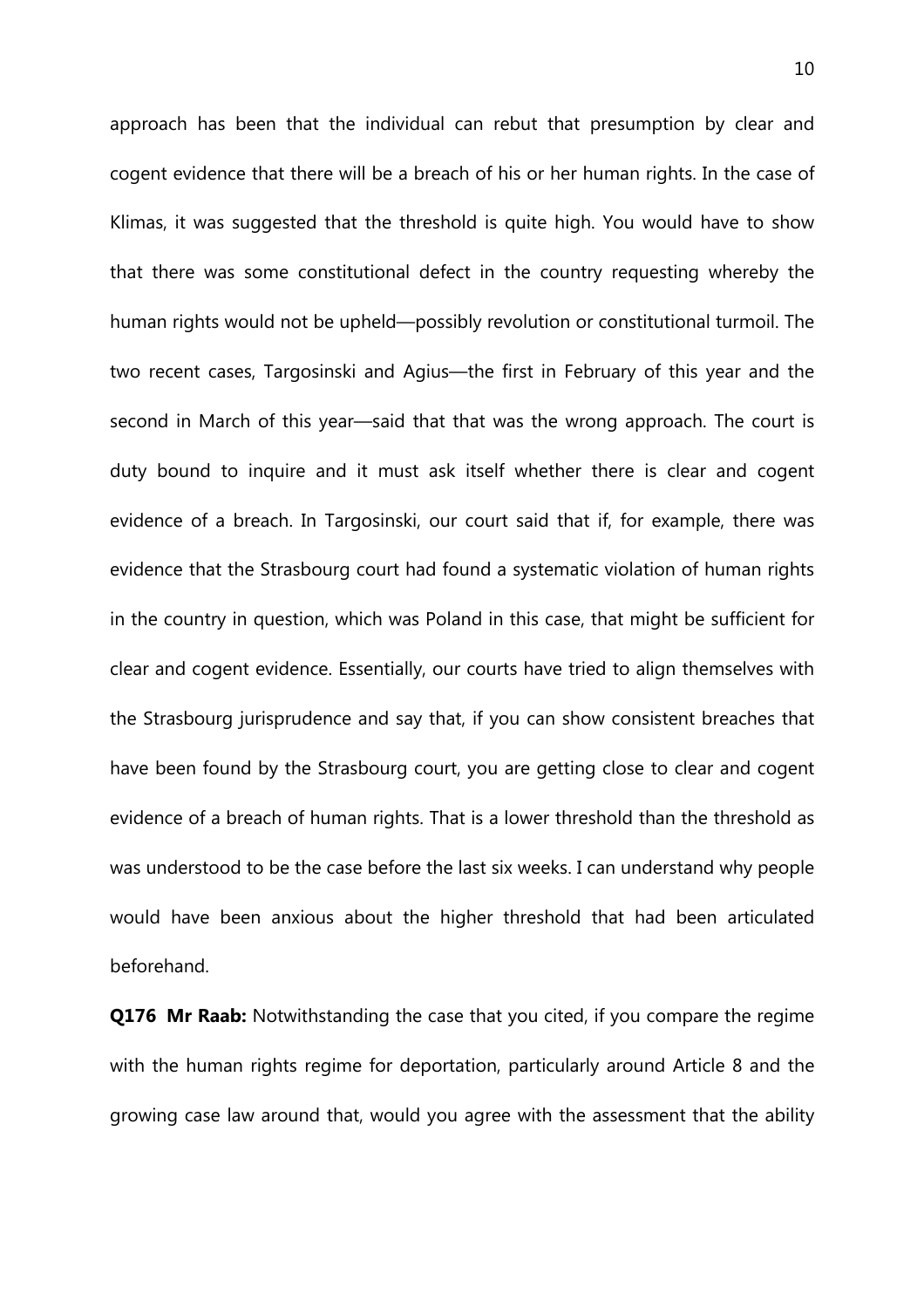or scope to block a deportation on human rights grounds is greater than in extradition cases, at least in the European context?

*Mr Keir Starmer QC*: I am not sure that I necessarily would, because most of the deportation cases are Article 2 and Article 3 cases. In those cases, there is obviously very extensive scrutiny, because you are talking about a situation where somebody might lose their life or be subjected to torture. The courts carefully scrutinise those and have a rather exacting test. In extradition cases, sometimes of course you are dealing with Article 2 and Article 3, but more often you would be dealing with Article 5 on the right to liberty, Article 6 on fair trials and Article 8. They are by their nature different rights. In other words, the scrutiny that you would attach to a case where somebody might lose their life is inevitably greater than the scrutiny that you might attach if somebody is likely to have their Article 8 rights infringed. The test is pretty clear from Strasbourg. It may appear to be differently articulated, but that is probably because the two types of cases are normally focusing on different convention rights. There are slightly different tests with different convention rights.

**Q177 Dr Huppert:** To return to the issue of the discretion of the CPS, you have already outlined the very limited discretion that you have in extradition cases. As I understand it, in the Netherlands the public prosecutor can refuse to execute a European arrest warrant as well as the court. The Netherlands has clearly found some way to empower its prosecutors. Is that a role that you think you should have?

*Mr Keir Starmer QC*: Perhaps I can caveat my answer. We have been trying to track down exactly what is the power of prosecutors in the Netherlands. It is not entirely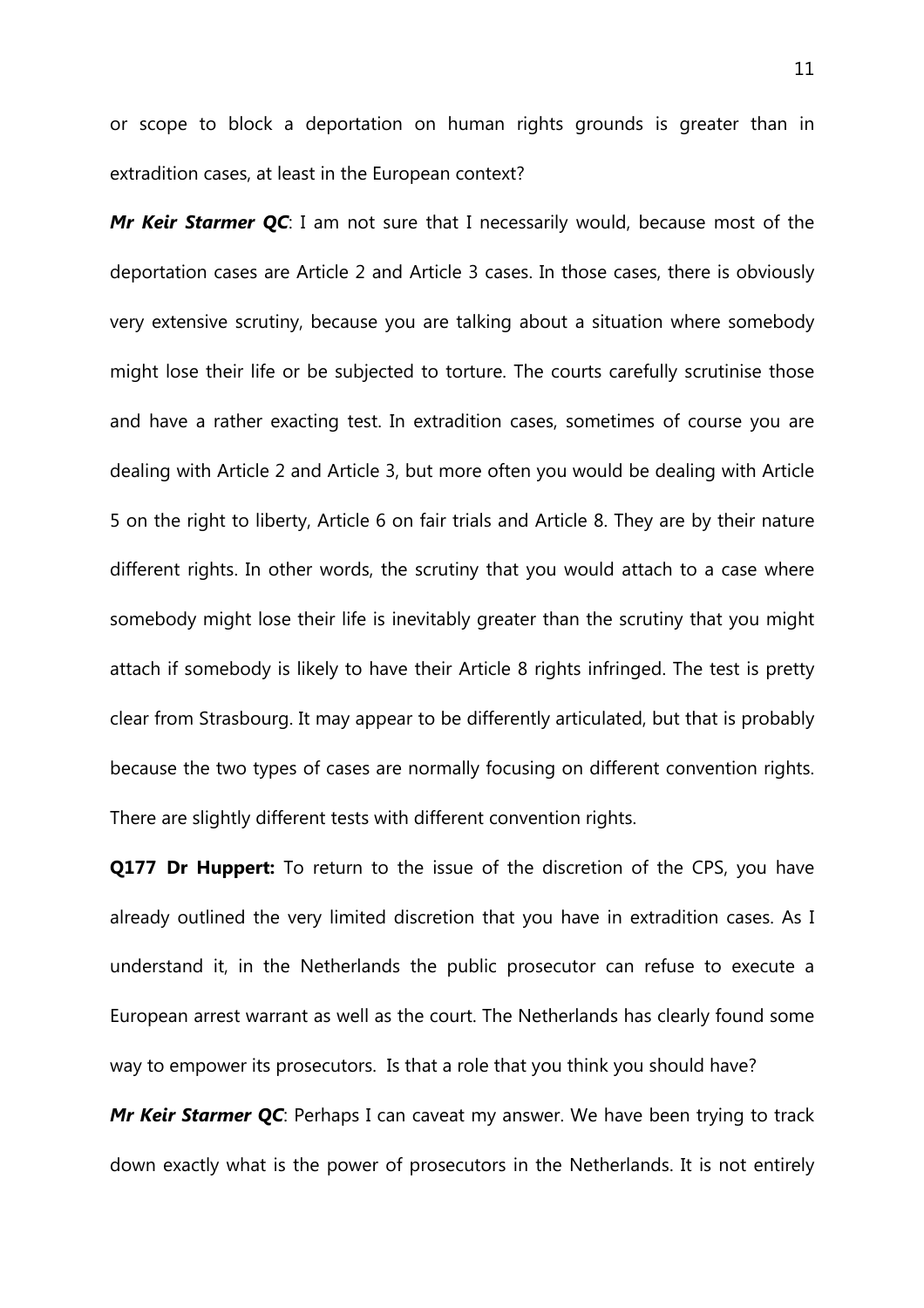clear. I know that there is a suggestion that they have some discretion before taking on a case. I think that that argument has been advanced in particular when it comes to proportionality. As everyone appreciates, a lot of requests come from Poland. On the face of it, they are often relatively minor cases and therefore there is a question of whether the prosecutor or somebody else should have the power to say, "I'm sorry, this is disproportionate". There is some hint that there may be such a power in the Netherlands. Our investigations of the Eurojust desk have not borne that out, but we have not done extensive research. I am not entirely sure.

On the face of it, if the regime works as it should, on the one hand the extreme exposure to a breach of human rights ought to be dealt with by the court under Section 21. Equally, proportionality ought to come in under Section 21. An individual accused of stealing a loaf of bread in another country would be able to argue that to remove him or her would be such a disproportionate interference with their Article 8 right that it should not happen. There is a Latvian case where an individual was charged with stealing two mobile phones. There was quite a considerable suicide risk and our court said that that would be a breach of Article 8 and disproportionate. Therefore, in answer to your question, if the regime works properly, there is arguably no need for the prosecutor to have the additional role. That depends on the view one forms of whether the regime is operating as it should.

**Q178 Dr Huppert:** Given that the regime is operating as we actually see it operating, would you like to have that power?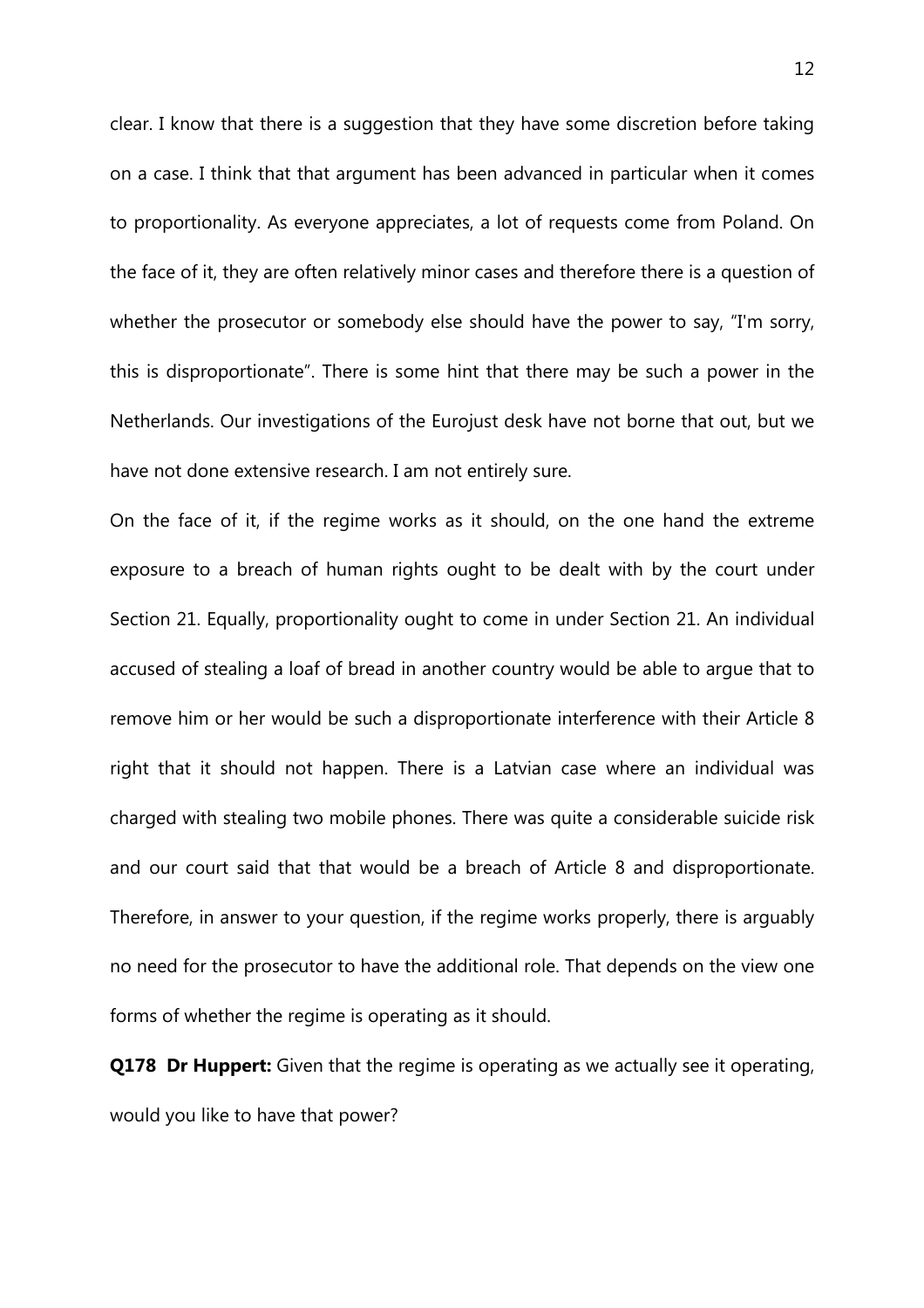**Mr Keir Starmer QC**: I am hesitating because there is a problem with the number of cases from Poland. A lot of work is going on on proportionality and whether there is some way in which the number of cases can be reduced by applying some proportionality principle. I am well aware of that work, which is being advanced. There are a number of ways of skinning this particular cat. At the end of the day, if someone suggests that the prosecutor should be given a role to be able to say early on that this is clearly a case that is disproportionate and should never come into the system, I would not argue against that. At EU level, a lot of work is going on to try to reach agreement. If that agreement can be reached, all well and good.

**The Chairman:** I think, Mr Sharma, that your question has already been answered.

**Q179 Lord Bowness:** Can surrender of a person under the European arrest warrant be postponed so that the requested person can be prosecuted in the United Kingdom?

*Mr Keir Starmer QC*: It depends where the case has got to. If a decision is taken to prosecute the individual in this jurisdiction before the extradition hearing, the extradition proceedings must be adjourned until the domestic proceedings are completed. In those circumstances, that would nearly always be the case; they would be prosecuted here before the extradition proceedings continued. Yes, it can happen and, yes, it has to happen in those circumstances.

**Q180 Lord Bowness:** But only in those circumstances, where there is a domestic prosecution.

*Mr Keir Starmer QC*: Yes. I hope that I am answering the question completely.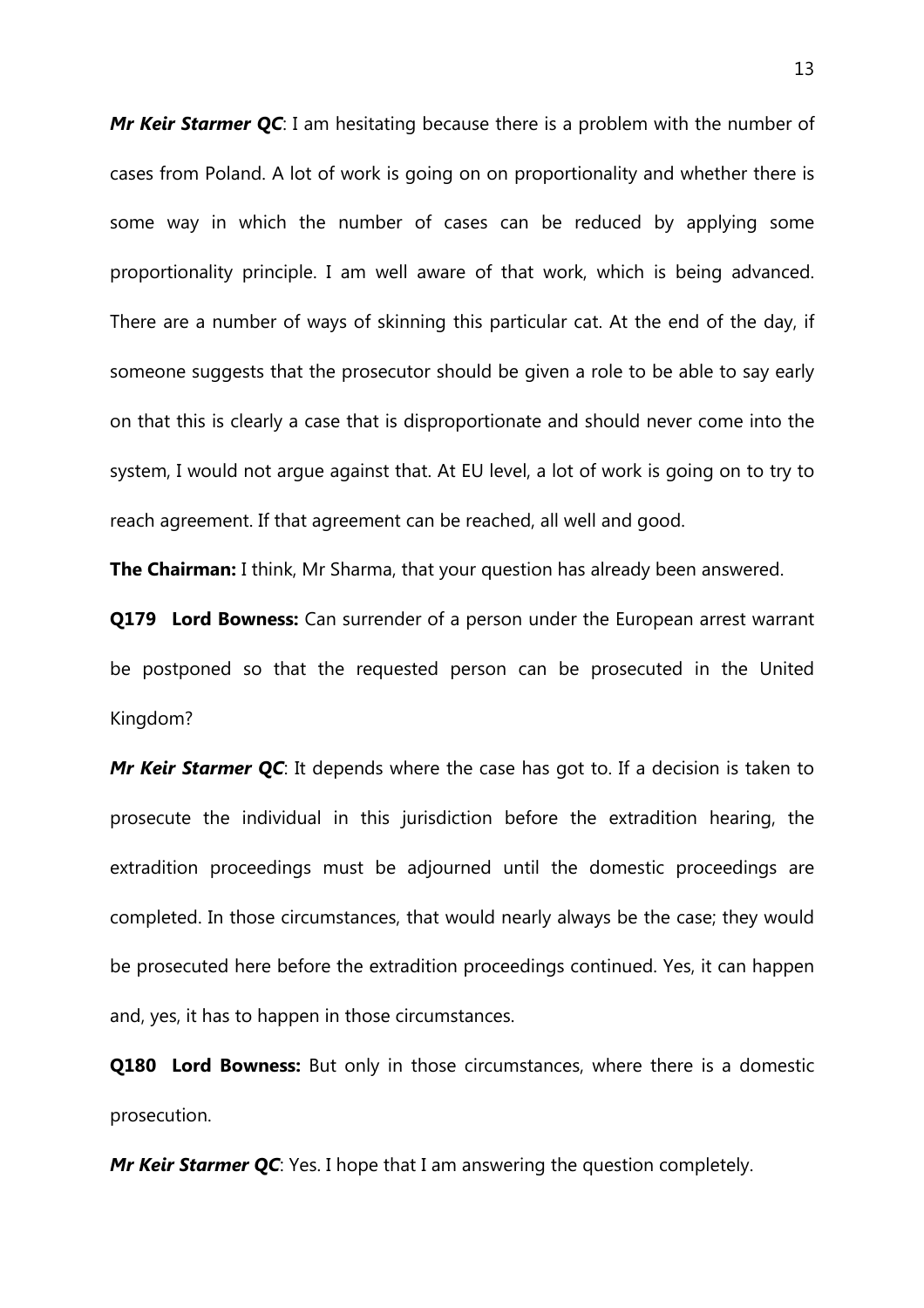**Q181 Lord Bowness:** The reason why I asked the question was that we understand that the framework decision allows a member state not to extradite on that basis, but that has not actually been put into domestic legislation. Is that correct?

*Mr Keir Starmer QC*: No, it has.

**Q182 Lord Bowness:** That particular exclusion?

**Mr Keir Starmer QC**: Yes, it has. If you would like the details of how it operates, I am more than happy to provide them.

**Q183 Lord Bowness:** Our understanding was that it was not in the original Extradition Act. It was then put into domestic legislation in a later Act, but that required a resolution of both Houses, which has never been put to each House. It is therefore not in force.

*Mr Keir Starmer QC*: I am sorry. This is in force. The provision that you may be thinking of is the forum bar, where Parliament has passed provisions which have not been brought into effect but which would deal with the appropriate forum for conduct that is an offence in both jurisdictions. I am sorry; perhaps I am not being clear. If during extradition proceedings a decision is taken to prosecute in this jurisdiction for an offence, that will take priority. If you have a different situation, with proceedings at an early stage, where there is conduct that could be tried in this country or another country and a decision has to be taken about which country will try the individual, provisions on that were passed by Parliament but have not yet been brought into force.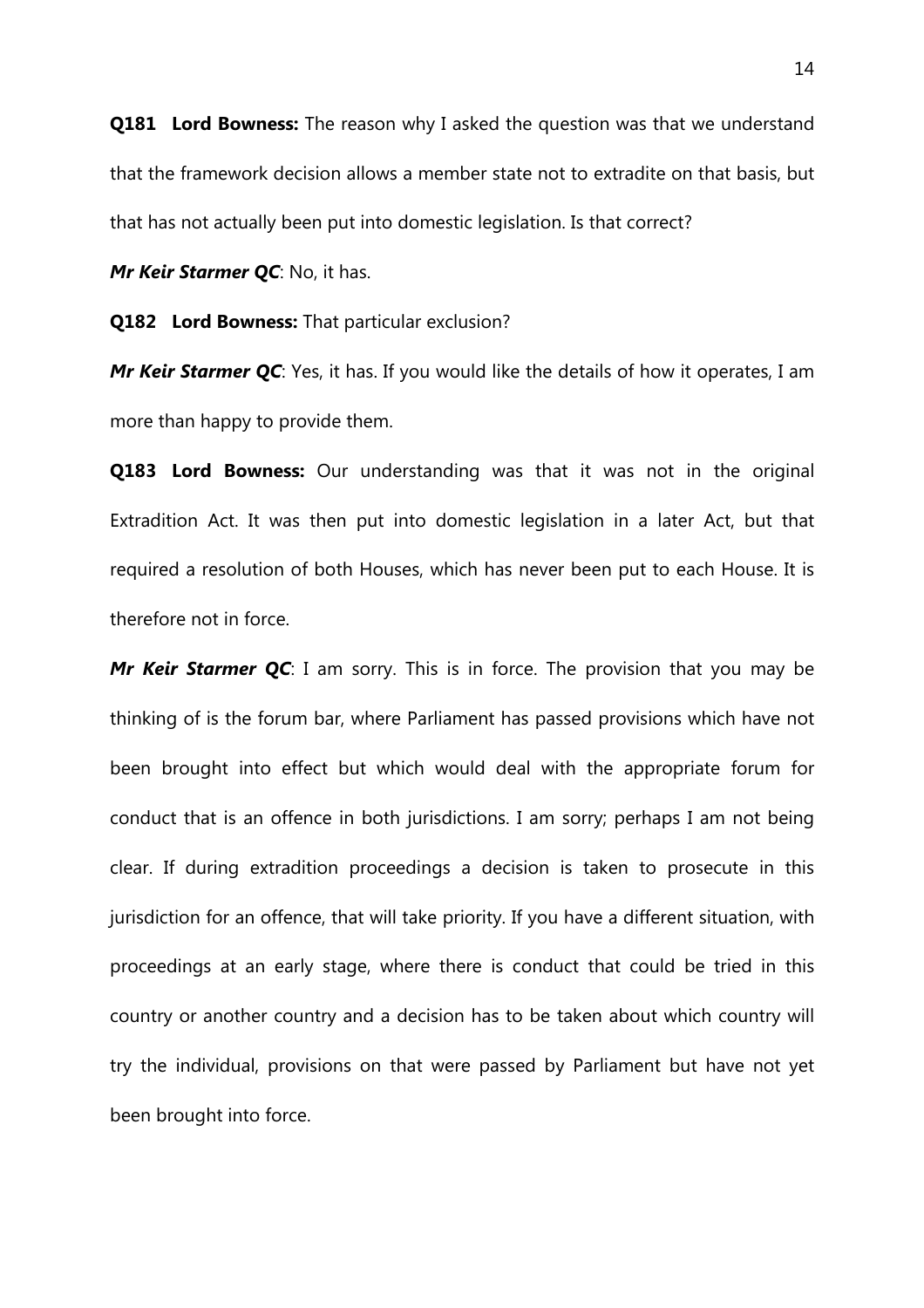**Q184 Baroness Stowell of Beeston:** Before we get into the detail of the European arrest warrant, can you tell us what you see as the practical advantages of this system?

*Mr Keir Starmer QC*: The advantages are a lesser role for the Secretary of State. It is judicial authority to judicial authority. Under the old regime and the non-EAW regime, the Secretary of State has a role at the very beginning and at the end. This is quicker and clearer. In a case where someone consents to be extradited under a European arrest warrant, they are usually surrendered in about 16 days. If it is contested, it is about 93 days. That is much quicker than it used to be. It was common to have a rule before the European arrest warrant that a country would not surrender its own nationals. This regime deals with that issue and there are more limited provisions on dual criminality. There are a number of advantages in those respects.

**Q185 Rehman Chishti:** Witnesses to the committee have commented that old and outdated European arrest warrants remain in place for some time, posing difficulties for the subjects of those requests. Is that right?

**Mr Keir Starmer QC**: The arrest warrant is Europe-wide. An individual can be arrested in this country under a warrant and discharged by our courts. If they then travel to another country, that warrant can still be a valid basis for arresting them there. I am aware that that has happened on occasions. The mere fact that the warrant has been executed in one country and proceedings have been brought does not extinguish the warrant, which remains outstanding and can be acted on in other countries.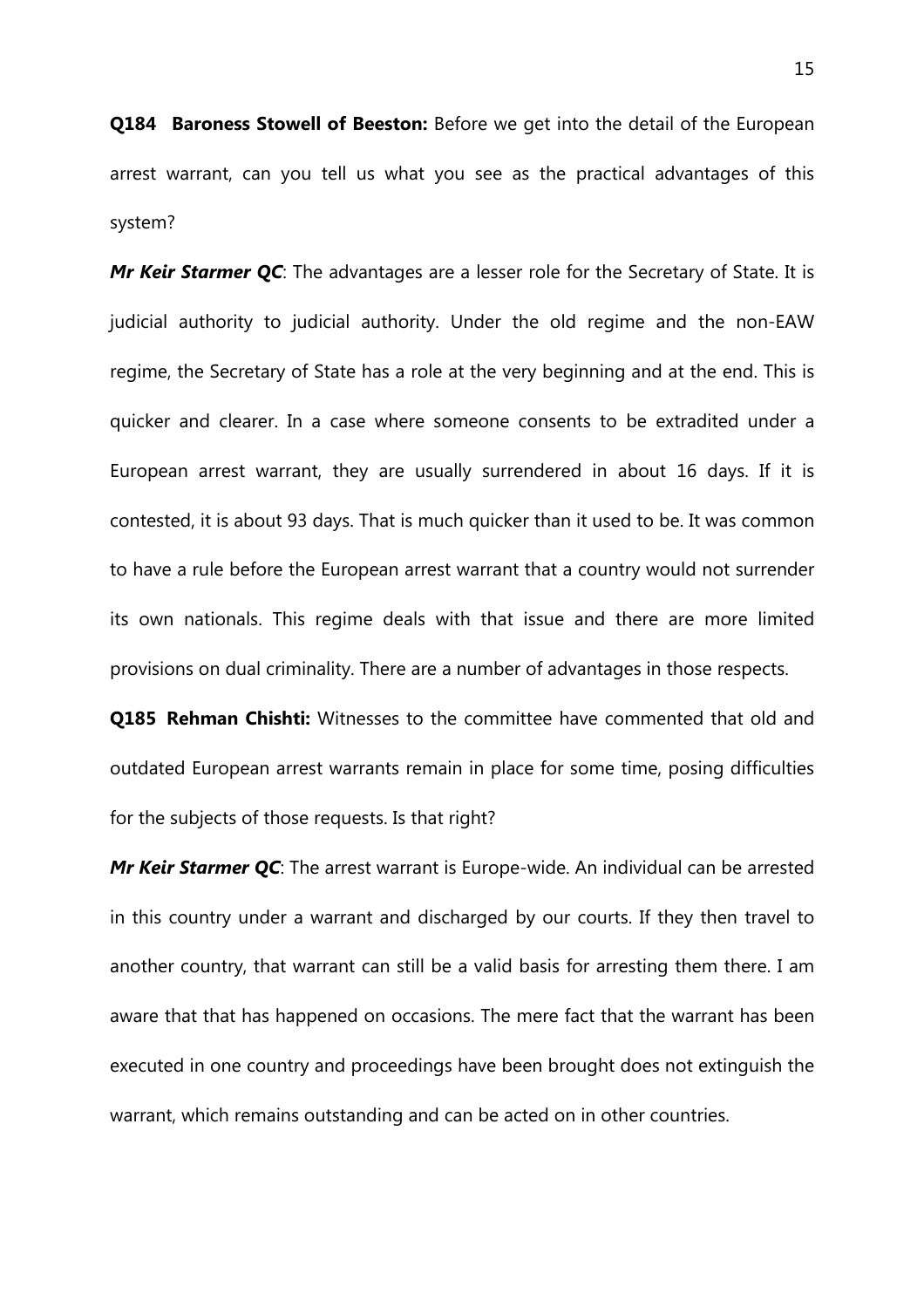**Q186 Rehman Chishti:** Is there a way of improving the system that we have in place at the moment?

*Mr Keir Starmer QC*: Yes, but it would have to be a Europe-wide solution, because this is a framework decision; it is not a UK decision. If all the countries in the EU were to agree to amend that, it could be amended.

**Q187 Rehman Chishti:** Is there a system by which outstanding extradition requests are reviewed?

*Mr Keir Starmer QC*: I am not sure. I will happily try to find out. Whether there is a central clearing process across Europe, I am not sure. There are obviously Eurojust and Europol, but I am not sure whether there is formally a clearing mechanism. I will check and, with permission, I will write to the committee and let you know.

**Q188 Rehman Chishti:** The reason why I say that is that it would make sense if the right arm knew what the left arm was doing, rather than having a situation where there is no connectivity between states and you have a problem with people being repeatedly arrested.

*Mr Keir Starmer QC*: I completely take your point. The problem arises because, when the European arrest warrant is issued, it is not always known where in Europe the individual will be. Therefore, it is a Europe-wide warrant. As I say, the fact that the person has been arrested and discharged in country A does not stop country B picking them up. I take your point about a general review and I will come back to you on that.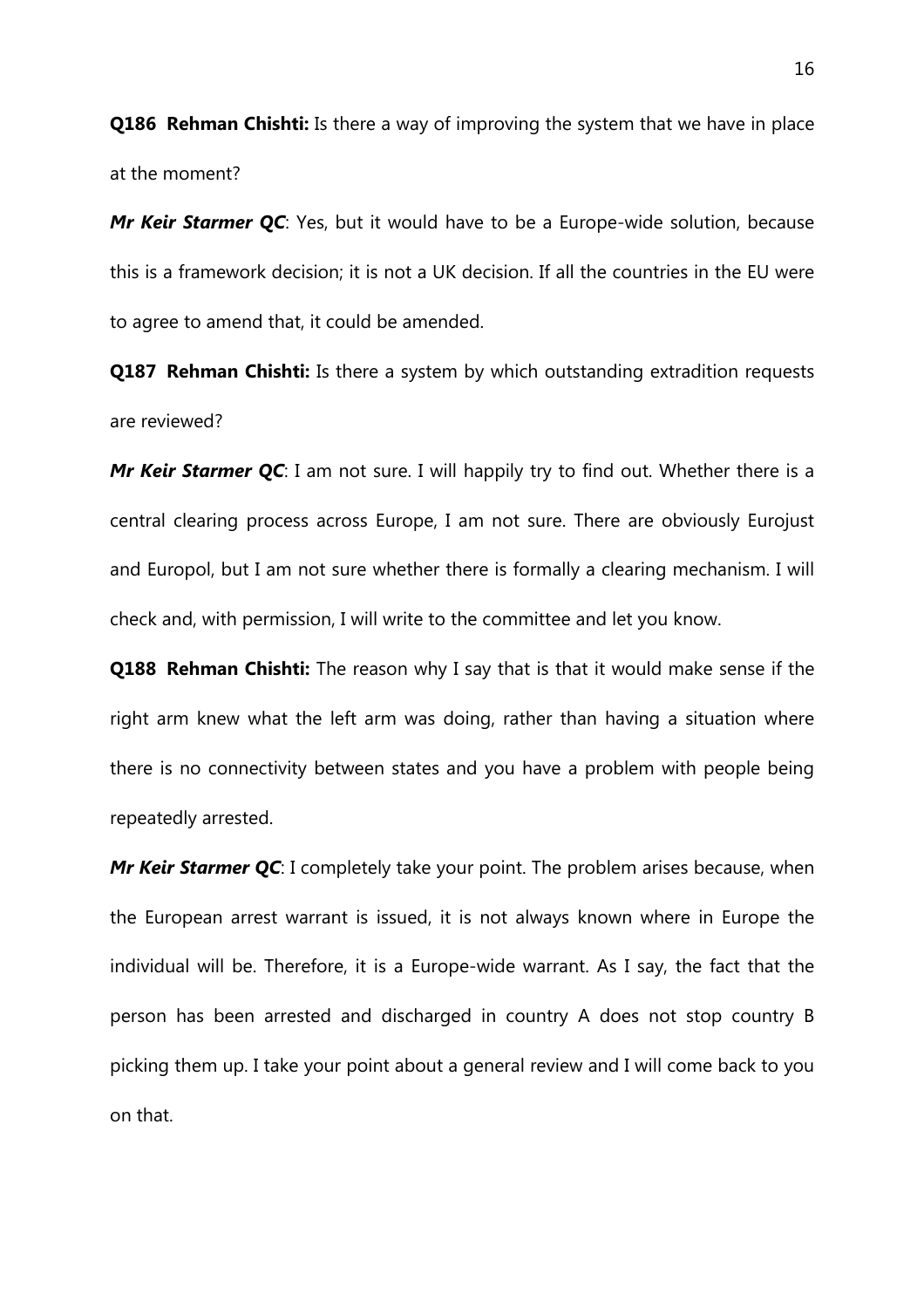**Q189 Rehman Chishti:** Do the time limits for processing European arrest warrants cause concern and problems for the CPS?

*Mr Keir Starmer QC*: Generally speaking, no. The framework requires the process to be completed in 90 days, but our domestic law does not, so there is no domestic consequence of failure to extradite within 90 days. The domestic time limit that bites is one under the European arrest warrant of removal 10 days after the final order. That is fixed. We can apply to extend it and we have done so, but it is quite tight. Normally, it should not cause too many difficulties, but it can do—for example, if you have a final order coming into play on 22 or 23 December, which is a very busy time for flights, bookings and so on. Ten days to make all the arrangements is quite tight. There is provision for us to extend that time, which we do on occasion. It is not an insuperable problem, but it is tight.

**Q190 Rehman Chishti:** Justice has said, "The UK does already far exceed the timeframe in many cases that we are supposed to adhere to on European Arrest Warrant cases".

*Mr Keir Starmer QC*: Let me give you the figures that we have on that. Our figures suggest that we have not met the 90-day time limit in 112 cases, which is quite high across Europe. The average time is about 93 days, which is obviously beyond the 90 days. In our view, the reason is that we have quite an elaborate appeal system. I am not complaining about that; it is perfectly right and proper, but it takes time for cases to progress through our courts. They go reasonably quickly, but to get a case through the district judge, the High Court and, if necessary, the Supreme Court within 90 days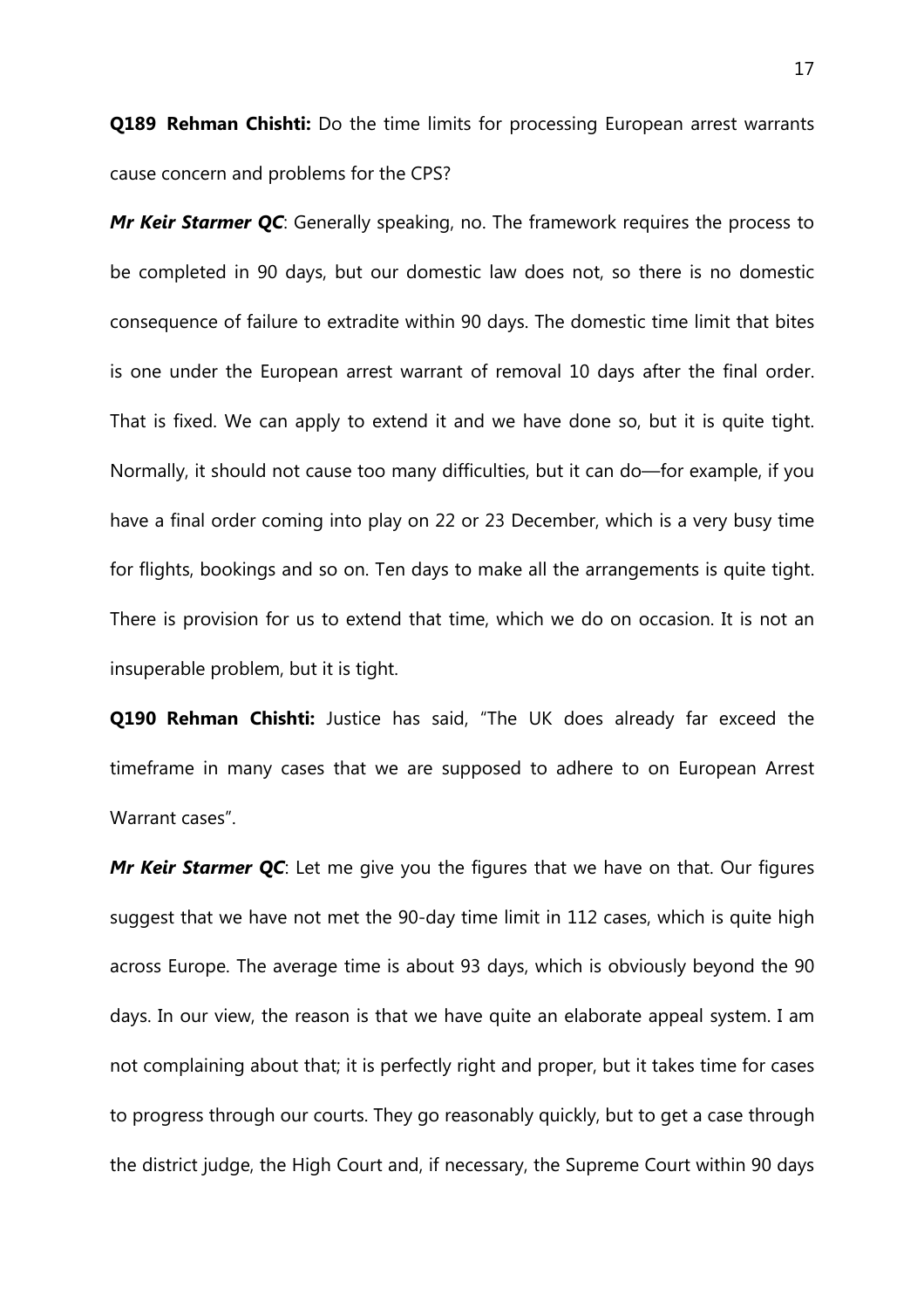within our legal system is quite a big ask. I am not for a minute suggesting that in order to speed things up you would want to limit any of those rights of appeal.

**Q191 Rehman Chishti:** One point that I would like to link with that is that Fair Trials International told the committee that "the deadlines are too tight in many cases for an individual to obtain evidence—often expert", which leads to injustice for the accused. Is that a fair comment?

*Mr Keir Starmer QC*: I do not think that it is right for me to comment one way or the other. The district judge has the power to adjourn if it is necessary in the interests of justice. Therefore, there is the ability to apply for an adjournment if necessary. In the individual case, the court will simply have to make up its mind, but I am not in a position to comment.

**Q192 Rehman Chishti:** What practical effects would increasing time limits have on EAW cases?

*Mr Keir Starmer QC*: If the law provided a longer timeframe or it simply started to take longer?

**Rehman Chishti:** No, if the law allowed for the timeframe to be increased.

*Mr Keir Starmer QC*: At the moment, the 90 days is a requirement under the European framework but not a requirement of domestic law, so it does not present a problem. There is no domestic law consequence of going beyond the 90 days. The domestic law consequence is at the end of the process—the time limit of 10 days from the final order. That can be a bit tight, but as long as everyone is doing their job we ought to be able to apply for extensions as and when we need them.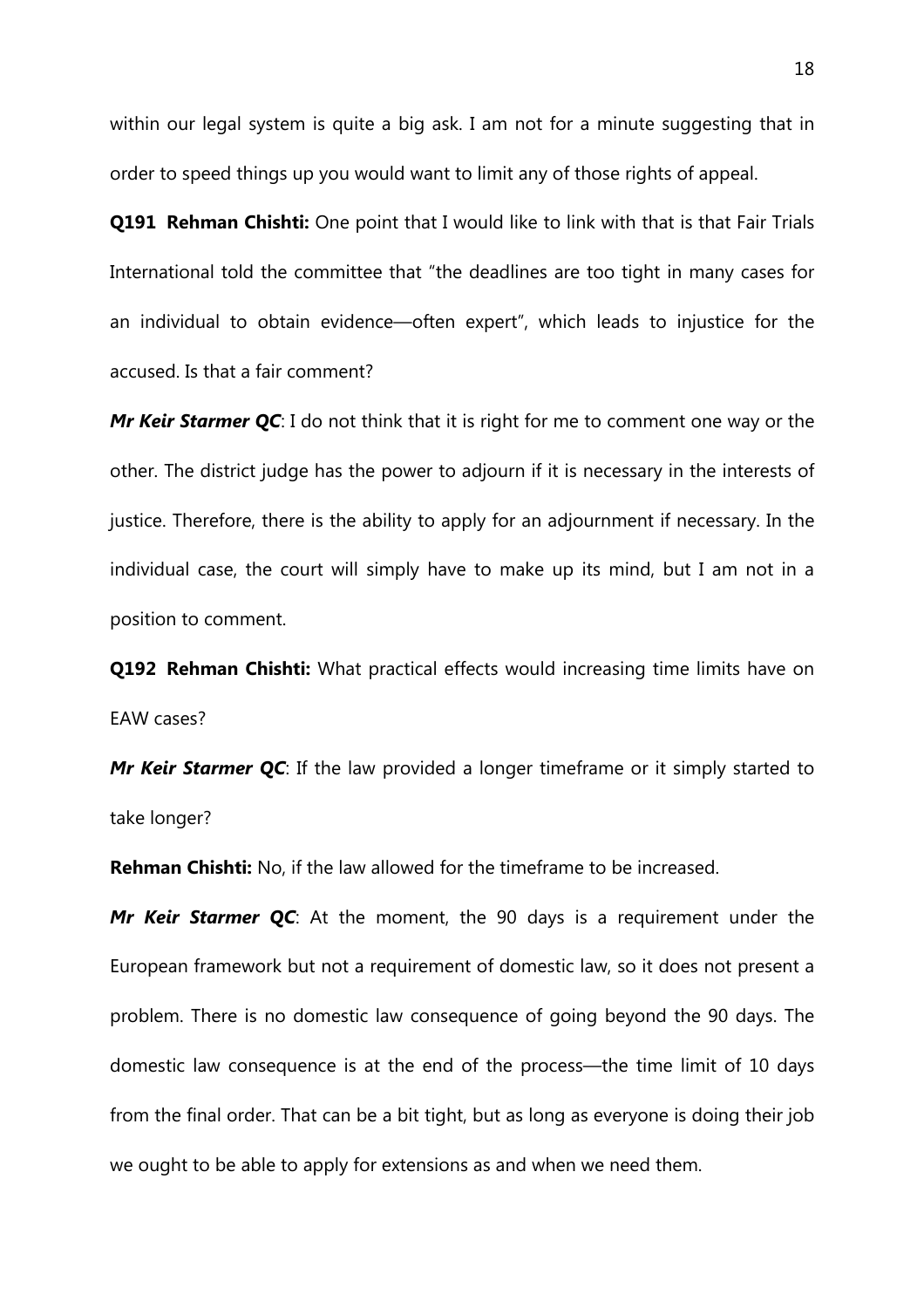**Q193 Lord Morris of Handsworth:** Mr Starmer, witnesses to the committee commented that not enough information about the extradition process is provided to defendants. Do you think that the CPS could play a role in providing this information? *Mr Keir Starmer QC*: Could the CPS play a role? Yes of course it could but, if you trace through the process, it is probably right that this is the function of the police. The arrest warrant is executed by the police. It has to have certain information within it and the police will do the physical picking up of the individual, which is when the individual needs to know what is happening and so forth. The individual will then be brought to the court very swiftly. The court then has to ensure that it has all the information that it requires. The process is essentially: execution of warrant, brought to court, police to provide certain information, court to provide information. I am not against any suggestion that the CPS should provide any further information as necessary, but in fact in that process the individual will already have been brought before the court by that stage. I know that there are moves to standardise the information available to individuals across the EU for both extradition and nonextradition. That is a good thing. The spirit is right and I would support that. Actually, it is a function of the police and the court, but I would not quarrel with any suggestion that anybody who is able to play a part, including the CPS, should do so.

**Q194 Lord Morris of Handsworth:** I want to pick up the point that you just made about the provision of information. Is there any difference in the information given to persons awaiting surrender under the European arrest warrant and to those awaiting extradition to a non-EU state?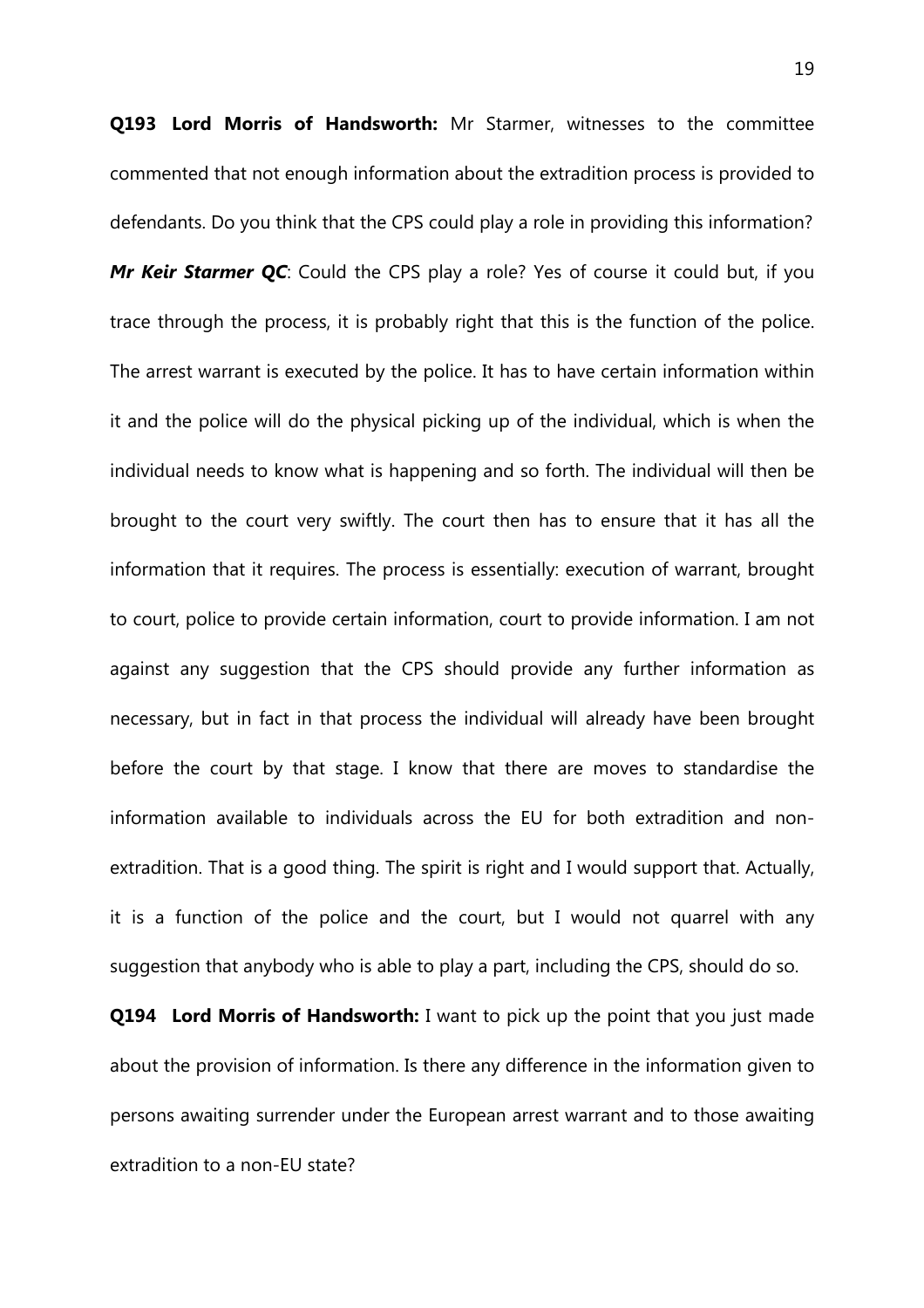*Mr Keir Starmer QC*: Not significantly. The information needed is set out in statute. To that extent, the information required is broadly similar. There is of course the major difference between a Part 1 and Part 2 case when it comes to the broader questions of the information that the court must consider. In a Part 1 case, there is no requirement to show a prima facie case whereas in a Part 2 case there may be. Therefore, in a Part 2 case, there is likely to be much more by way of information/evidence that the individual gets. The test that the court has to apply is different.

**Q195 Lord Dubs:** Witnesses have argued that those who are subject to extradition request do not have sufficient access to lawyers in the UK or in the requesting country to enable them to prepare an effective defence on human rights grounds. What do you think about that?

*Mr Keir Starmer QC*: There are some outstanding lawyers acting on behalf of those being extradited in this country. I did cases myself for individuals and I know many of the practitioners involved. As far as the lawyers in this country are concerned, I think that it is well recognised that there is a body of highly regarded extradition experts who invariably are involved in these cases and are extremely good human rights lawyers. As for whether there should be parallel lawyers in the requesting state, I do not have a view on that. In a sense, the proceedings are here and it is a matter for the domestic team to decide if and when it wants to involve lawyers from elsewhere. There are well known individuals acting in these cases in this country who are extremely respected and good lawyers.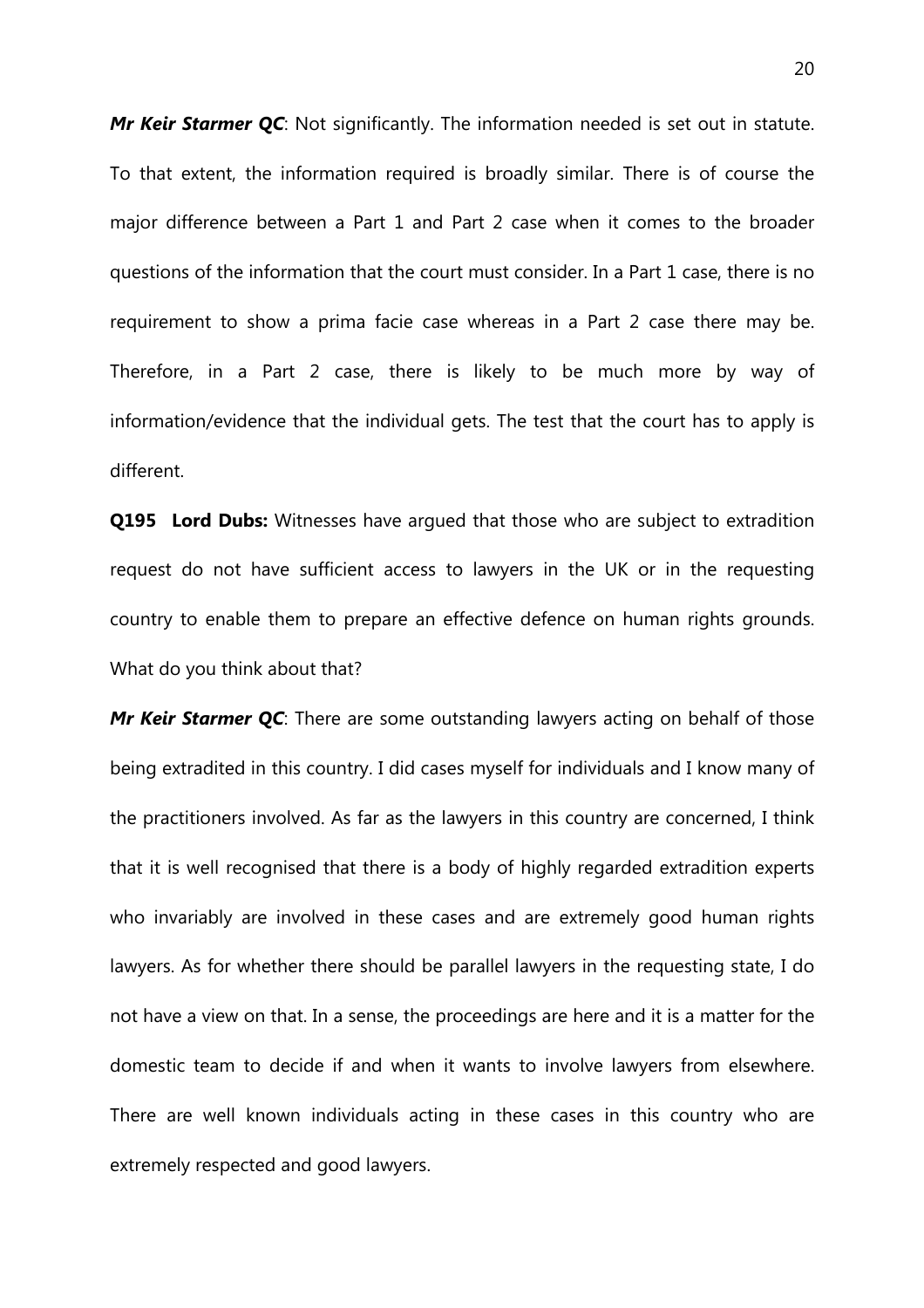**Q196 Lord Dubs:** But the witnesses have said to us that those subject to extradition requests do not have sufficient access to the lawyers. The issue is about being able to have the lawyers there to help them.

*Mr Keir Starmer QC*: I am not sure that I am in a position to comment. I was in practice for a number of years and dealt with these cases. It did not appear to me in that capacity to be a major problem. I have not been doing it for a couple of years. If others have perceived it to be a problem, they can give their evidence.

**Q197 Lord Dubs:** Are there enough CPS lawyers at any one time to answer defence queries?

*Mr Keir Starmer OC*: I hope so. We have a dedicated team in our headquarters in London who are themselves experts broadly speaking doing only extradition cases and they manage the casework very well. I would not hand on heart say that there was never an occasion when a telephone call went unanswered, but broadly speaking it is a specialist unit with specialists in it who know what they are doing and are experts in their field. They do not have any great difficulty.

#### **Q198 Lord Morris of Handsworth:** Are they all London-based?

*Mr Keir Starmer QC*: Yes, they are all London-based for requests into this country. That is for two reasons. Our specialist divisions on counterterrorism and organised crime tend to be London-based so that we can get a group of specialists together. Secondly, the City of Westminster Magistrates' Court is the court that deals with these cases. Therefore, it makes sense to have our team located in London.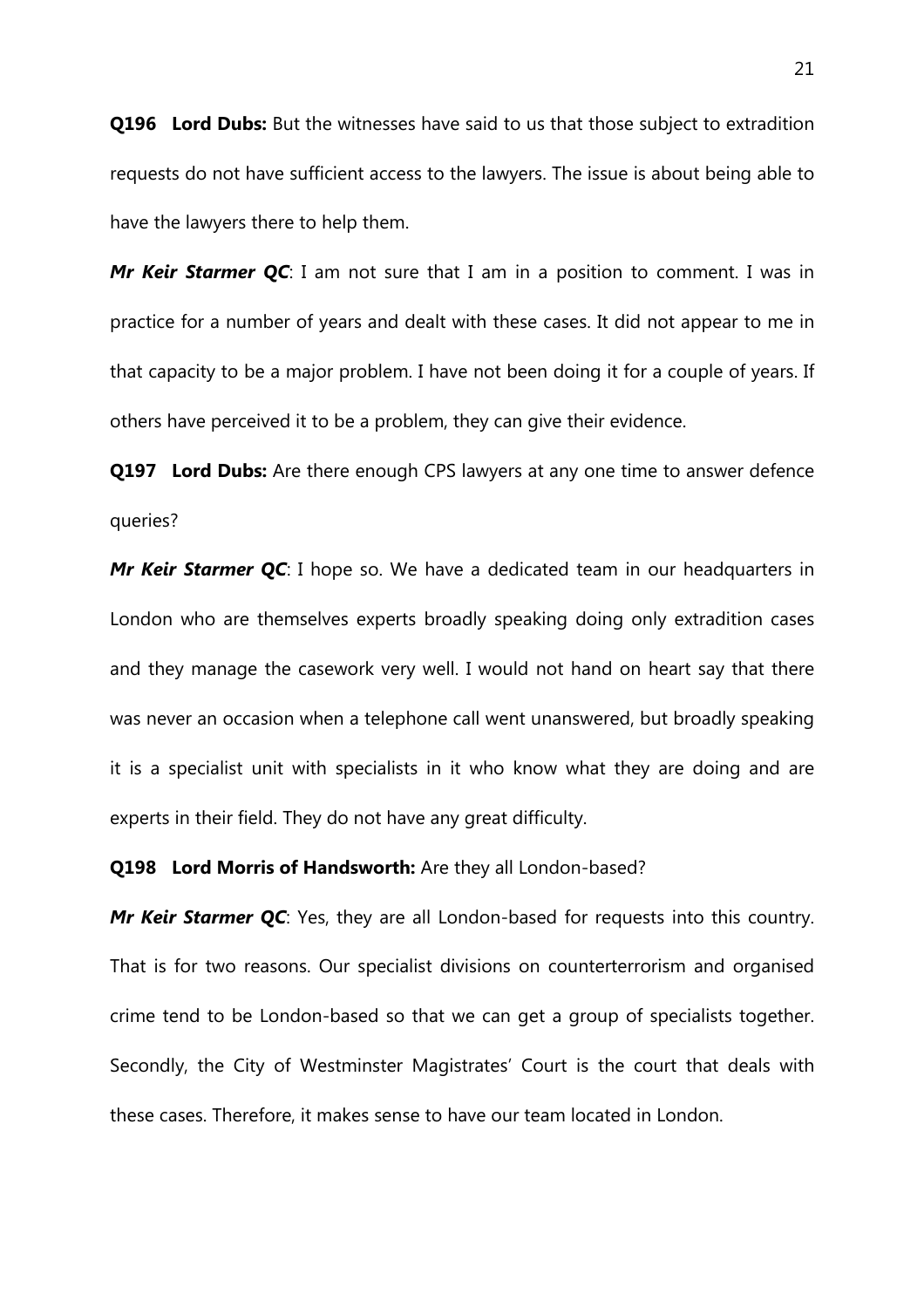**Q199 Mr Raab:** In 2009, we had about twice as many European arrest warrant requests as any other member state. Why do you think that we in Britain received so many?

*Mr Keir Starmer QC*: I am not sure that I am in a position to answer that other than to say that the number of requests and surrenders by us compared with the number of requests that we make is quite marked. I am not sure that I am in a position to explain why that is other than to say that a lot of them come from Poland: 425 surrenders in 2009-10 were surrenders to Poland, which is 61% of all EAWs. I suspect that it may be that particular population that we have here.

**Q200 Mr Raab:** We obviously get a lot of EAW requests now. What resource implications does that have for the CPS?

*Mr Keir Starmer QC*: The numbers have gone up. The number of surrenders by the UK under the EAW scheme has gone up. For example, in 2004 there were 23. The figure then went up year on year to 75 in 2005, 151 in 2006, 320 in 2007, 470 in 2008 and then 699 in 2009-10, so it has gone up quite steeply in a short period of time. So far as the CPS is concerned, we manage that well within our resources. Obviously, it is more demanding because there are more cases, but we have our specialist unit and we are able to process them reasonably efficiently.

**Q201 Mr Raab:** Just to give us a broad-brush view, what proportion in percentage terms of CPS resources or manpower is now absorbed on extradition requests?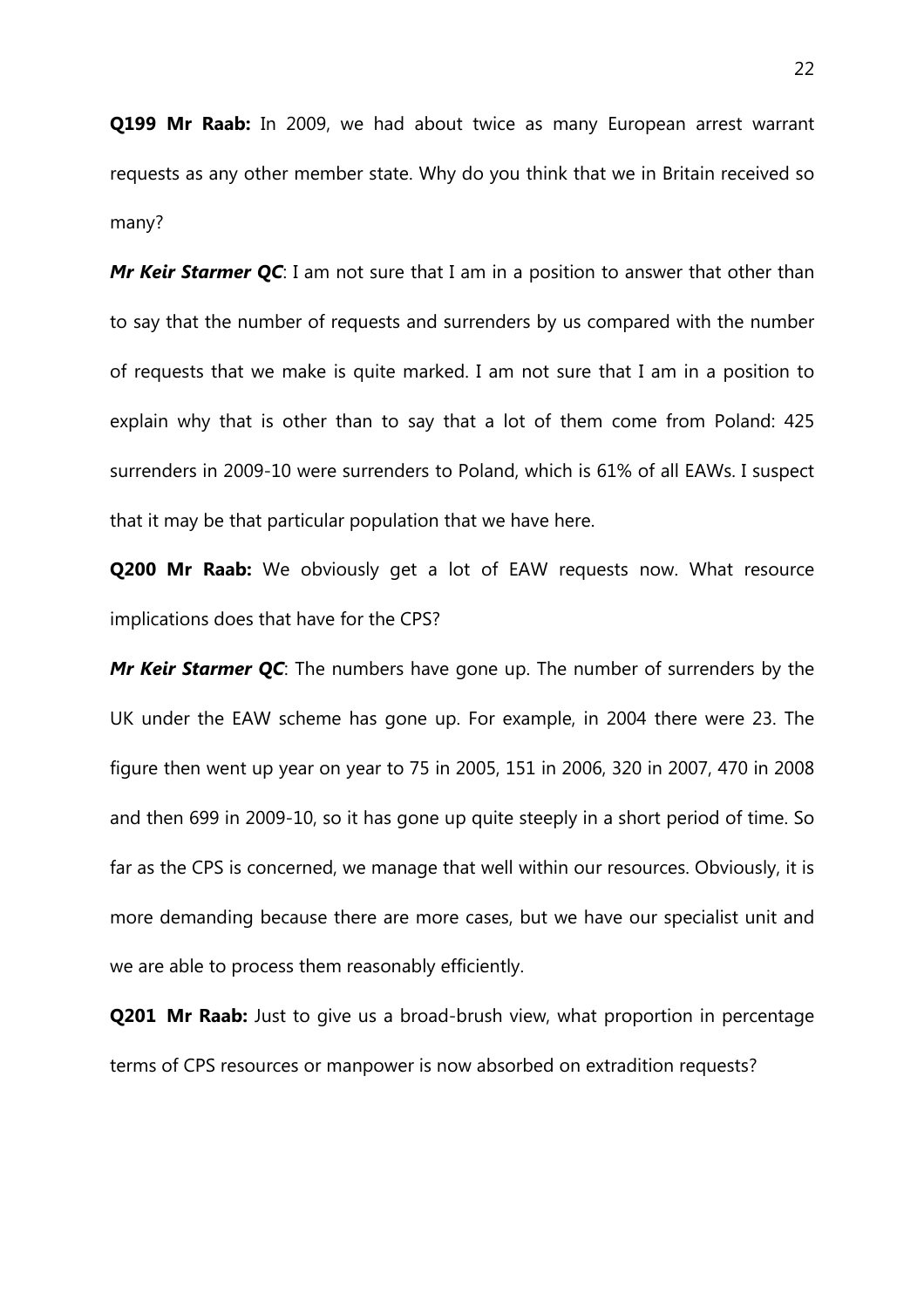**Mr Keir Starmer QC**: In pounds and pence, it is about £2 million out of a total of about £650 million. I can give you the precise figures if you would like them as a percentage.

**Q202 Mr Raab:** It is a very small proportion.

*Mr Keir Starmer QC*: It is a small proportion. We prosecute about 1 million defendants a year within this jurisdiction, so when you put it in that context you can perhaps see why it seems such a small percentage.

**Q203 Mr Raab:** Do you see any value in and do you think that it would be feasible to have some kind of filter—whether a public interest test, a seriousness test or a proportionality test—that the CPS could adopt?

*Mr Keir Starmer QC*: If there was agreement that there ought to be a different regime involving the CPS having some sort of filter exercise, that would not present us with a difficulty. We do it in all our domestic cases. I am not making a case for it, but I am perfectly happy to accept it if that is a change in the regime that others think is more sensible.

**Q204 Mr Raab:** Is there a type of filter that you think might be more manageable than others, whether it is proportionality, seriousness or public interest, so that you do not end up with huge legal proceedings around the definition of the threshold? Public interest strikes me as quite broad.

*Mr Keir Starmer QC***:** You could have a proportionality exercise. There is a way out on proportionality grounds under Article 8 when the case gets to the court. However, you could say, if there is an obvious case, why put it into the process just for the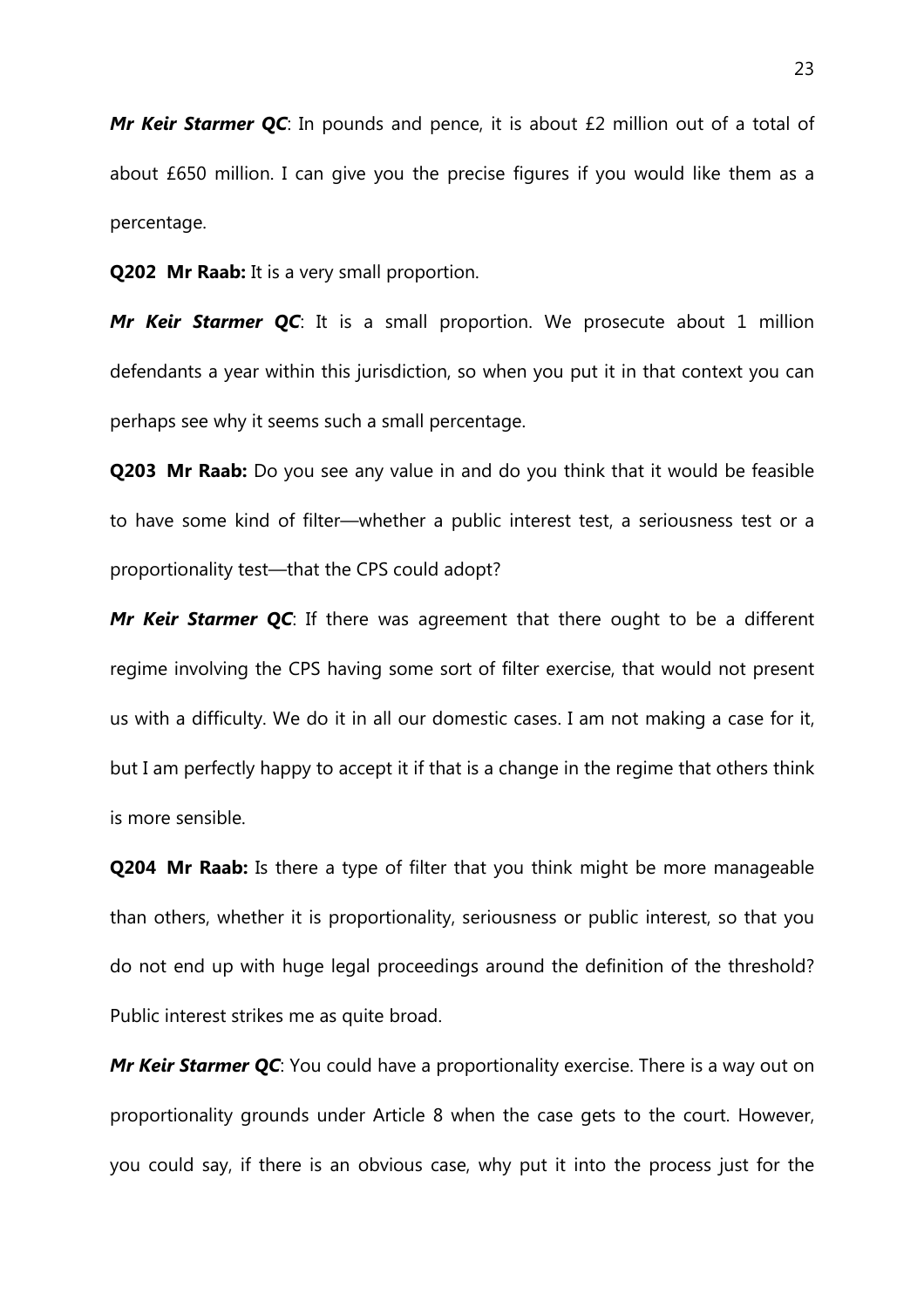courts to deal with at a later stage? The CPS could deal with it earlier. If people think that that is a good change, that would not present us with a difficulty. The problem with the public interest is that you would have to be quite careful. Gauging when it is in the public interest to prosecute in this country is a task that we have to perform, but it is not always easy. Trying to gauge whether it is in the public interest for an offence to be prosecuted in another country, with different traditions from our own, would on the face of it be quite a headache. I do not suggest that some means could not be devised, but it would not be quite the same exercise.

**Q205 Mr Raab:** Finally on this area, you talked a bit about the obligation in Poland to prosecute, which resulted in a peak or increase in cases from that jurisdiction. Can you elaborate on the nature of that duty?

*Mr Keir Starmer QC*: I am not professing to be an expert, but perhaps I can try to sketch out what I think are the three fundamental differences. In Poland, they operate on the principle of legality, which means that they do not have the public interest test that we have before they prosecute. If there is enough evidence, the case goes to court. The prosecutor cannot say, "This is not in the public interest. It is such a small amount that the penalties would be nominal". We have that power and therefore we operate it. In Poland, everything goes before the court, so you are locked into a system where the legality principle applies. It applies in a number of countries in Europe, not just Poland. Secondly, in Poland, as I understand it, the law requires the individual to be before the court for the pre-trial stages in person. Therefore, the court cannot proceed without the individual being there. I think that it is that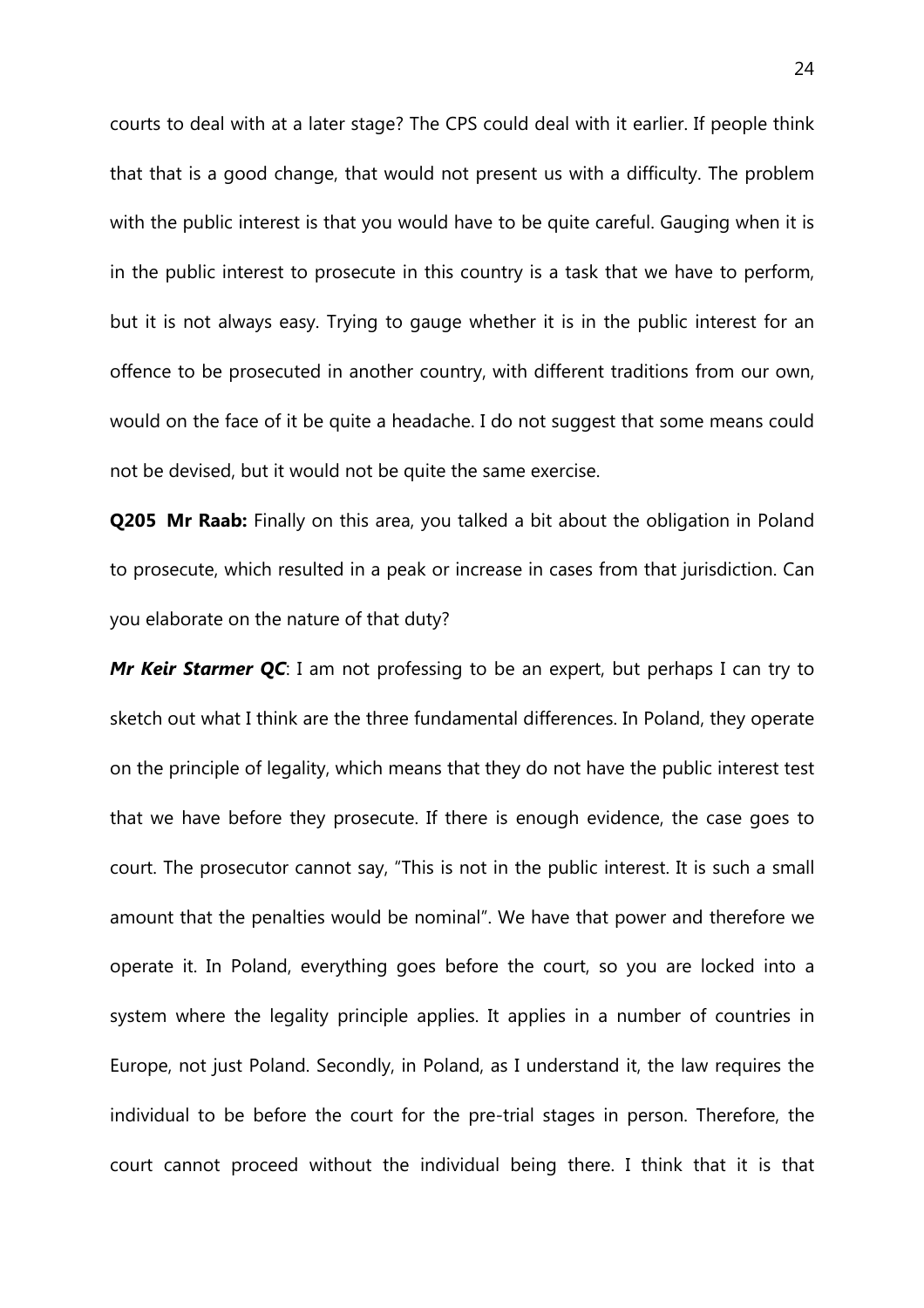combination that leads to a real difficulty. The contrast is with the guidance that we have given to our own staff when they are considering applying for a European arrest warrant. I put in place guidance that says, "Think about the likely sentence. Think about proportionality and think about the gravity of the offence before deciding if it is appropriate to issue a warrant". We have built-in flexibility in our own guidance. That does not exist in Poland and therefore, if there is enough evidence, broadly speaking the person will be required to be returned to go before the courts. That is part of the problem.

**Q206 Baroness Stowell of Beeston:** It has been suggested to the committee that there have been some inconsistencies in the way in which the UK implements export and import requests, with the CPS requiring a trial-ready case before requesting a person for extradition to the UK while no such discretion is exercised by other countries issuing an EAW request. What are your views on that?

*Mr Keir Starmer QC*: There is a difference. The question under the statute is whether the request is "for the purpose of being prosecuted" for the offence. There is a difference, because in this country no one is put before the court unless they are charged. In nearly all cases, we will make the assessment about whether there is sufficient evidence. You have to have reached point X with the threshold of a reasonable prospect of conviction before you are charged. Only at that stage are you required to appear before the court. In civil law jurisdictions, which obviously apply in some countries in Europe, there is a different approach. The court is seized of the matter much earlier on and there is an examining judge. The prosecutor has a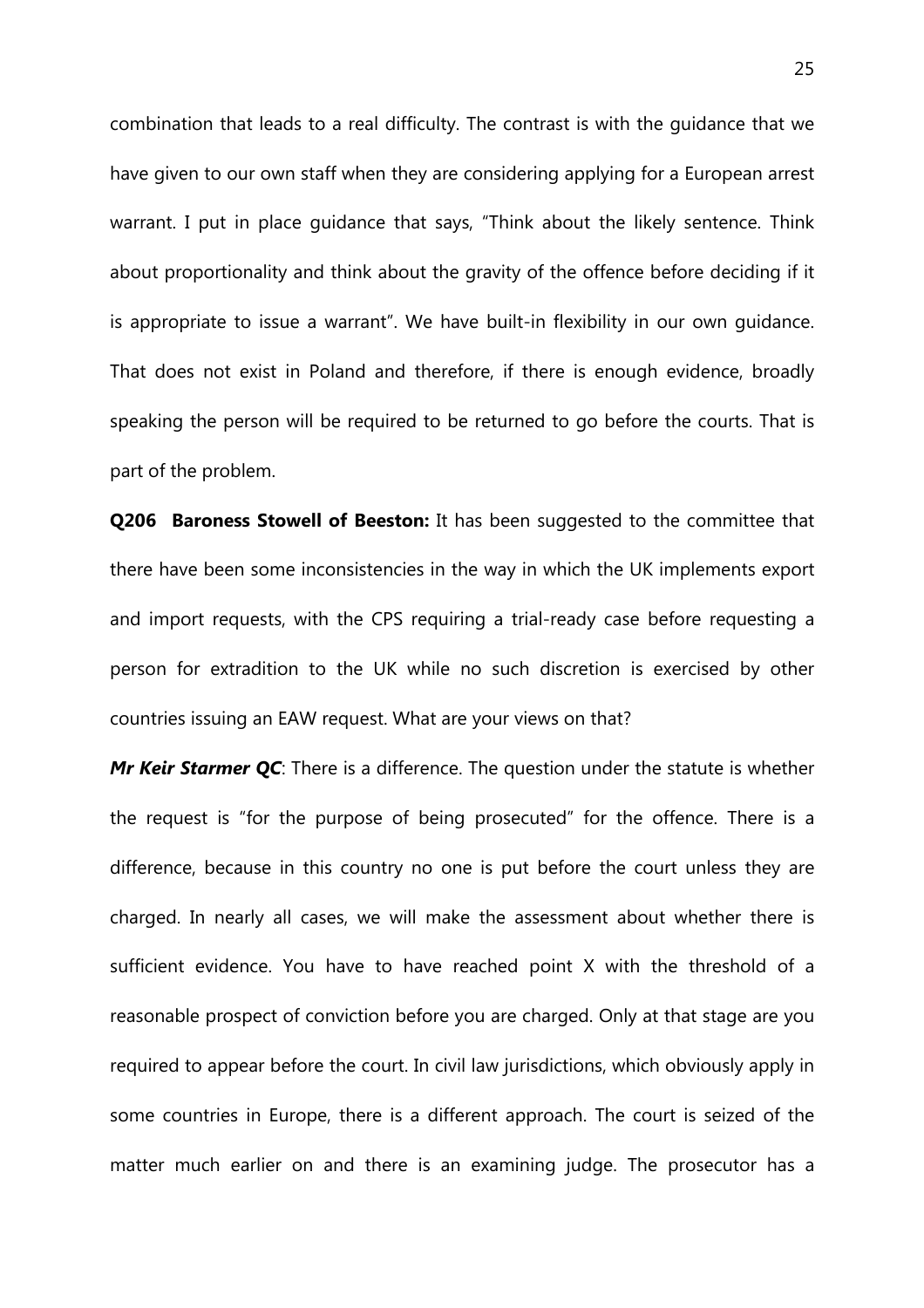different role. Therefore, the pre-trial stage starts much earlier. That means that some of those countries may make requests for the purpose of prosecution at an earlier stage than we would recognise as being the start point of criminal proceedings. There is a difference broadly speaking to do with the two different approaches in Europe as to the function of the court in criminal cases.

**Q207 Baroness Stowell of Beeston:** That might lead those who are the victim of a crime and who are waiting for the person who has committed the crime to be imported back to the UK from another country to lose some confidence in the system. Once the CPS has advised the victim of a crime that an application will be made for a European arrest warrant, in normal circumstances how long after that would you expect an application for the warrant to be made to the court?

*Mr Keir Starmer QC*: I would expect the application for the warrant to be made as soon as it was reasonably practicable. If there is a crime in this country, there will then be an investigation. If, looking at the evidence that has been collated by the police, we form a view that there is enough to charge the individual but the individual has left the jurisdiction, we apply for a warrant. Once we have reached that decision—that there is a case to be charged and progressed—I would expect the warrant to be applied for reasonably swiftly. The reverse procedure then requires that the warrants will go to the country in question and the case will progress through their domestic proceedings. If it is within the EAW scheme, broadly speaking, it ought to be about the same. Most countries in Europe would say that they are a bit quicker than we are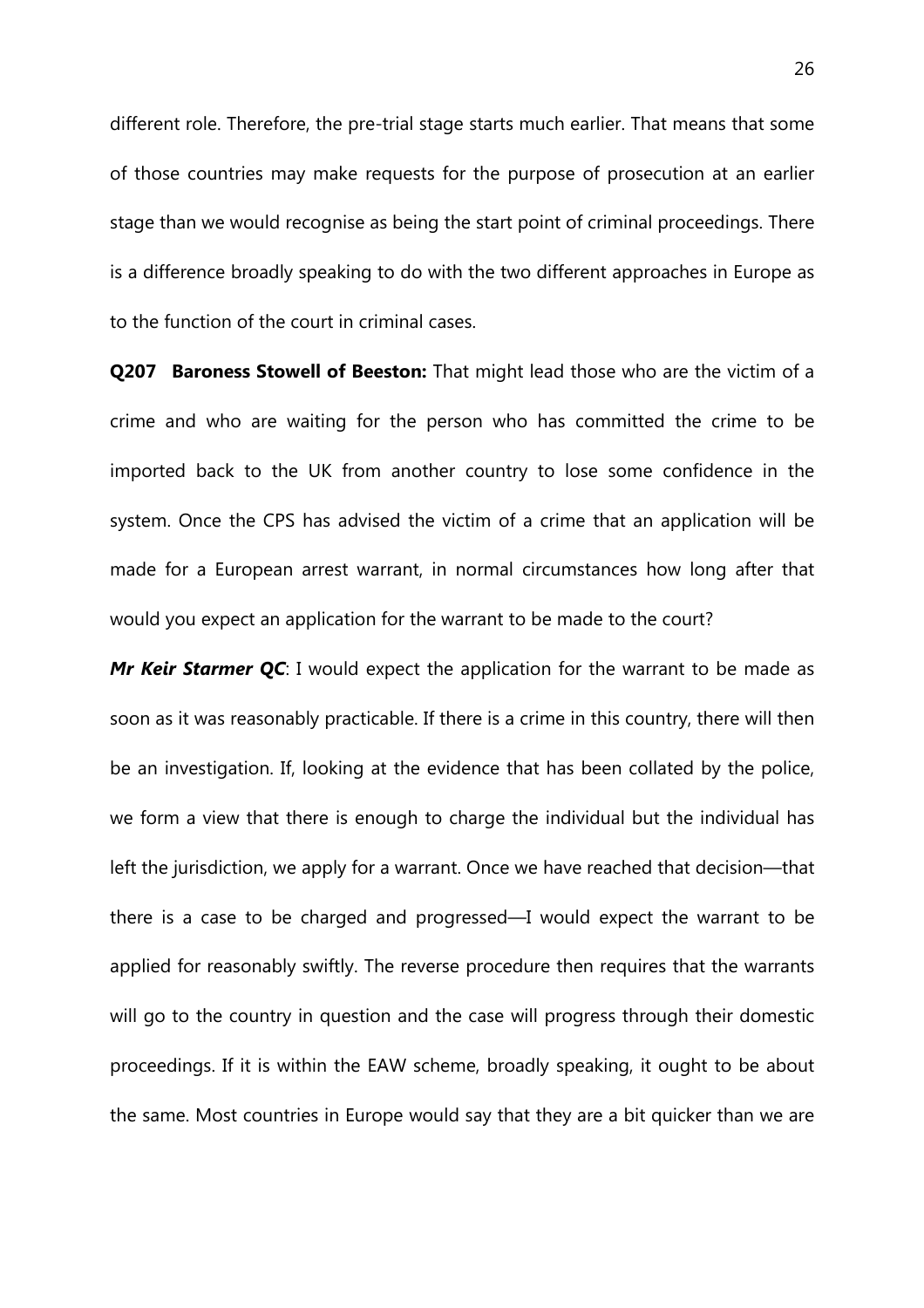at dealing with requests and getting people through their courts. We take slightly longer than other European countries.

**Q208 The Chairman:** Thank you very much for your evidence today. There are a number of other questions that we would have liked to ask but time was against us. We would like to write to you with questions that relate to the counterterrorism review.

*Mr Keir Starmer QC*: By all means. I should just add that I have various notes clarifying answers that I have given. It may be helpful to the committee if I put those in writing. Mr Raab asked me about extradition and immigration and I have a more detailed answer to that, which I can give the committee.

**The Chairman:** Thank you very much.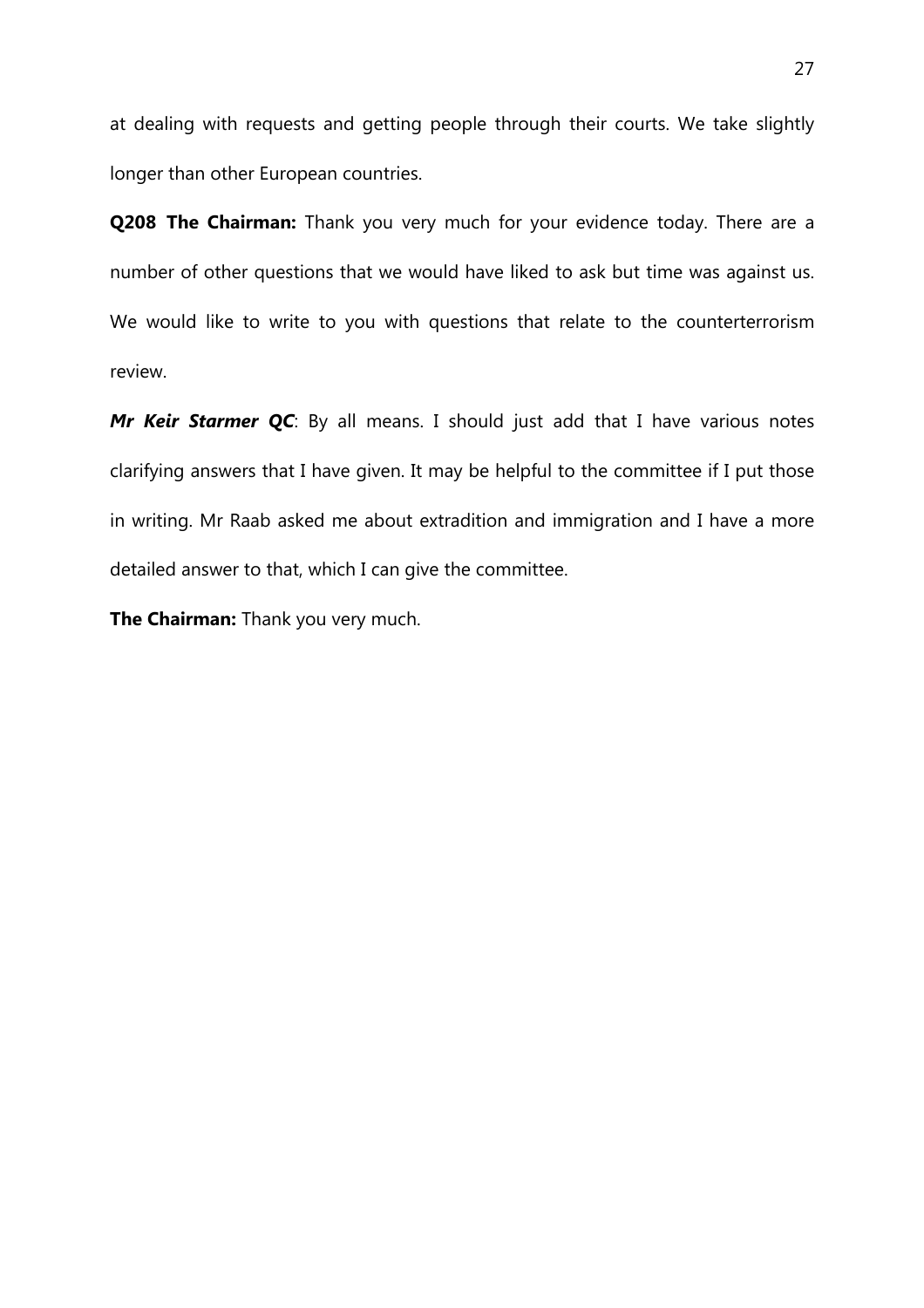#### **Examination of Witnesses**

**Baroness Neville-Jones** [Minister of State for Security and Counter-Terrorism], and **Ms Fenella Tayler** [Head of Judicial Co-operation Unit, Home Office].

**Q209 The Chairman:** Good afternoon and welcome back to the committee. I believe that you wish to make a brief statement but, before that, will you please introduce yourself and your colleague?

*Baroness Neville-Jones*: I am Pauline Neville-Jones, the Minister of State for Security and Counter-Terrorism at the Home Office. This is Fenella Tayler, who heads the extradition section of the Home Office.

**Q210 The Chairman:** I understand that you want to make a brief statement of about two minutes.

*Baroness Neville-Jones*: Thank you, Chairman. I will be brief, because I know that the committee would much prefer to spend the time on questions. I just thought that it might be helpful if I were briefly to review what the Government have been doing in two areas that I know are of interest to the committee: the review of the Extradition Act and the European investigation order.

When the Government came into office, they had decided that they wanted to see the operation of the Extradition Act reviewed. As the committee will be aware, Sir Scott Baker has taken on this task. We have put to him a number of issues that in particular we would like his panel to focus on. The committee may be aware of those. They include the question of whether there is an imbalance in the arrangements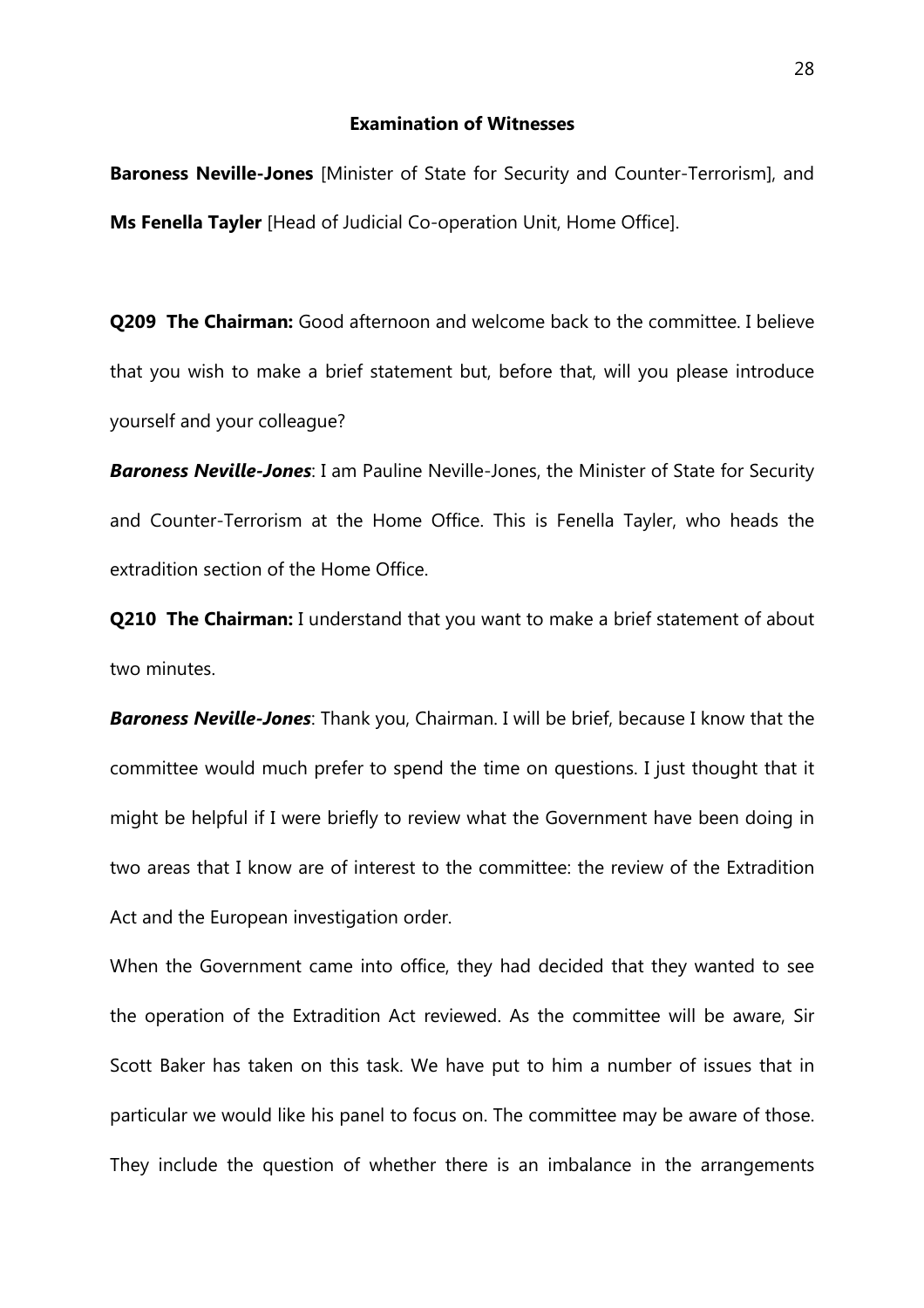between the UK and the USA in the matter of extradition. On the European side, there is the operation of the European arrest warrant, as concern has been expressed about the perceived ease with which people can be surrendered by the UK to other member states. There is also the question of whether the UK might implement more of the safeguards, which are optional under the European arrest warrant framework decision. There are other questions that we would be grateful if the panel would look at, including the Secretary of State's discretion and its extent. I might say that, on all these matters, having asked the panel to do all this, I am reluctant to pre-empt the findings that it will come to, but obviously I am willing to talk to the committee about these issues.

The final thing is the European investigation order, which is an EU legislative proposal aimed at streamlining the process of MLA, or mutual legal assistance. Progress has been quite slow on that. The officials have reached only Article 19 out of 34, so I think that it will take some time. We do not reckon that the EIO, if finally agreed, will enter into force until either 2014 or 2015, so it is some way off.

**Q211 The Chairman:** Thank you. I begin by asking about the Government's commission of a review of the UK's extradition policy. Did the Government have a concern about the human rights protection afforded to those involved in extradition proceedings?

*Baroness Neville-Jones*: The Government felt that the amount of comment to which the operation of the system had given rise indicated that it was not quite right. I would not say that the Government thought that the human rights elements were a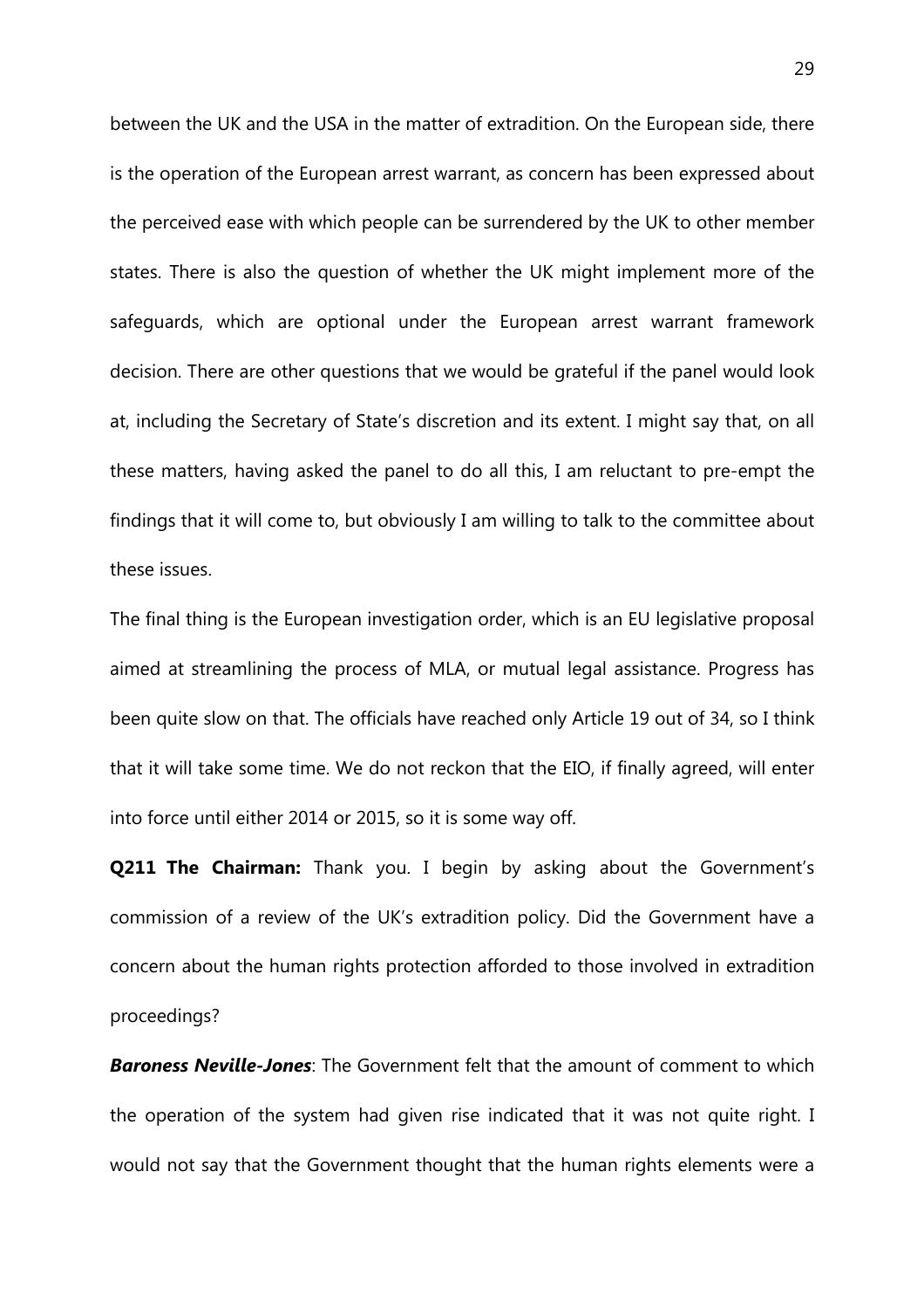particular problem of note, but certainly human rights elements would be included. There was the whole question of fairness to both suspect and victim.

**Q212 The Chairman:** Do these concerns differ for proceedings under Part 1 and Part 2 of the Extradition Act?

**Baroness Neville-Jones**: Part 1, in theory, ought to give rise to less concern, as it relates to extradition between countries that ought to have equally valid judicial systems, if I can put it that way. Clearly, as I said, the operation of the system has given rise to comment, so we feel that it would be right to look at both parts.

**Q213 Lord Dubs:** I think that you have partly answered my question. You have indicated that the European arrest warrant should be in the scope of the review because of certain problems. Is there anything that you want to add to what you said in your introduction or is that enough?

*Baroness Neville-Jones*: I think that, for starters, it is enough. Practical problems arise about proportionality and there are issues relating to the length of time, which is not so much a matter of law as a matter of habit and practice in states about how people are treated, the date at which the trial begins and all those things. We think that the so-called road map, which is meant to come into operation to strengthen some of the safeguards of MLA, will be helpful, as it ought to even up the standards that are observed in practice between member states.

**Q214 Lord Dubs:** Witnesses have commented to us that mutual recognition and mutual trust of legal systems on which the European arrest warrant is based do not exist in practice, as the differences are so great. Fair Trials International told us: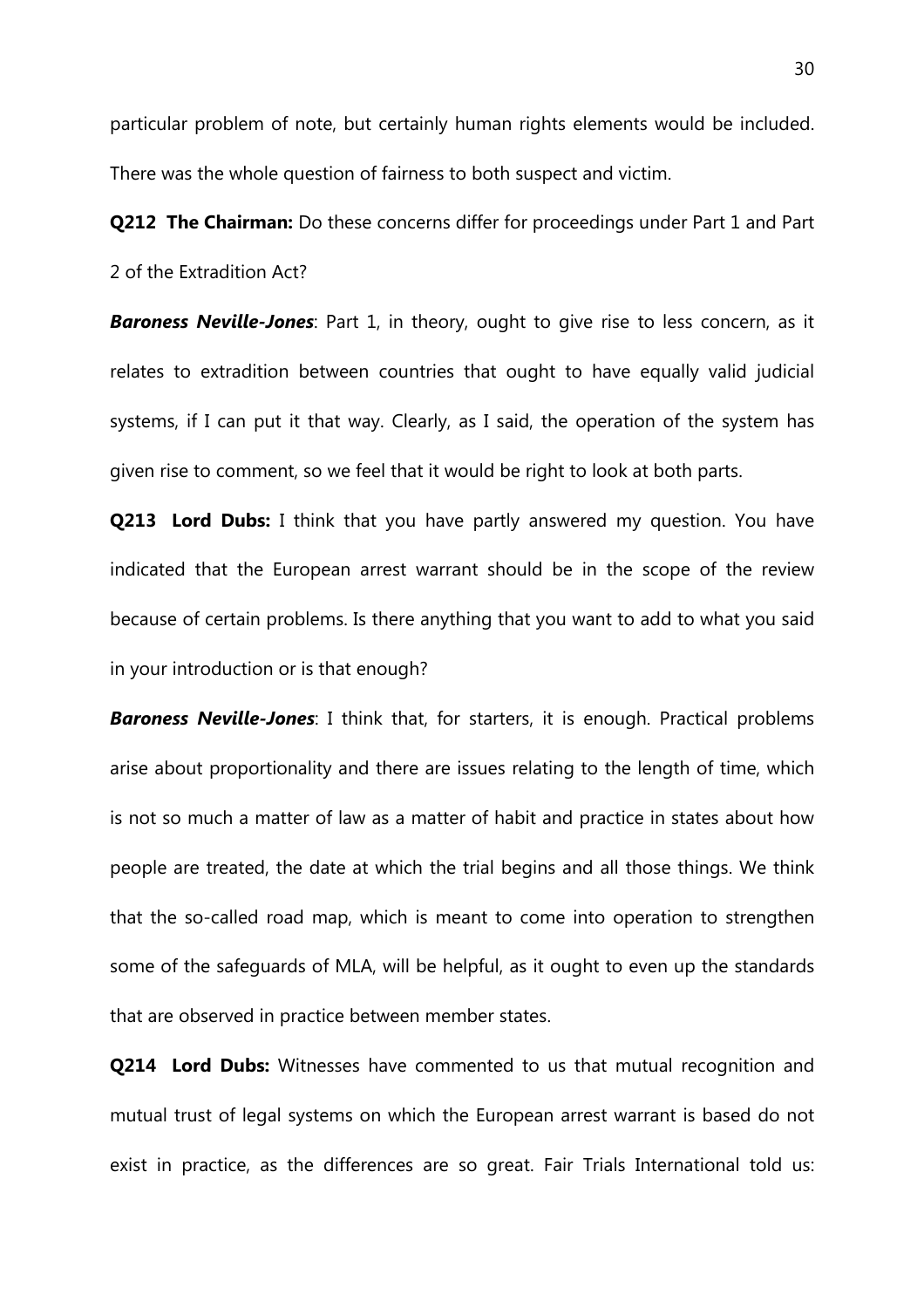"Standards of justice vary greatly from one EU country to another and human rights do not receive the same respect in every Member State". Would you like to comment on this?

*Baroness Neville-Jones*: I think that it is probably a matter of observation that human rights are not interpreted in all member states in the same way. We are committed to this system. The UK would regard it as important, therefore, to try to work within the system to raise standards elsewhere, so that this can be a valid way of treating people.

**Q215 Baroness Stowell of Beeston:** How is the review going to look at the interests of the victims of crime, in terms not just of those who are the subject of extradition but of those who are affected by the crimes that are reported to have been committed?

*Baroness Neville-Jones*: I hesitate to speak for those who are conducting the review. I know that they have taken oral evidence and that they have had submissions put to them. I think that they are also going to pay a series of visits. All those things are useful means of relating the theory of the operation of the system to real life. The anxieties that have been expressed relate to the perceived gap. It is not always just the suspect who has cause for anxiety; it is also the victim. Both parts of that need to be looked at. I do not know whether Fenella wants to comment further on that question, which is an interesting one.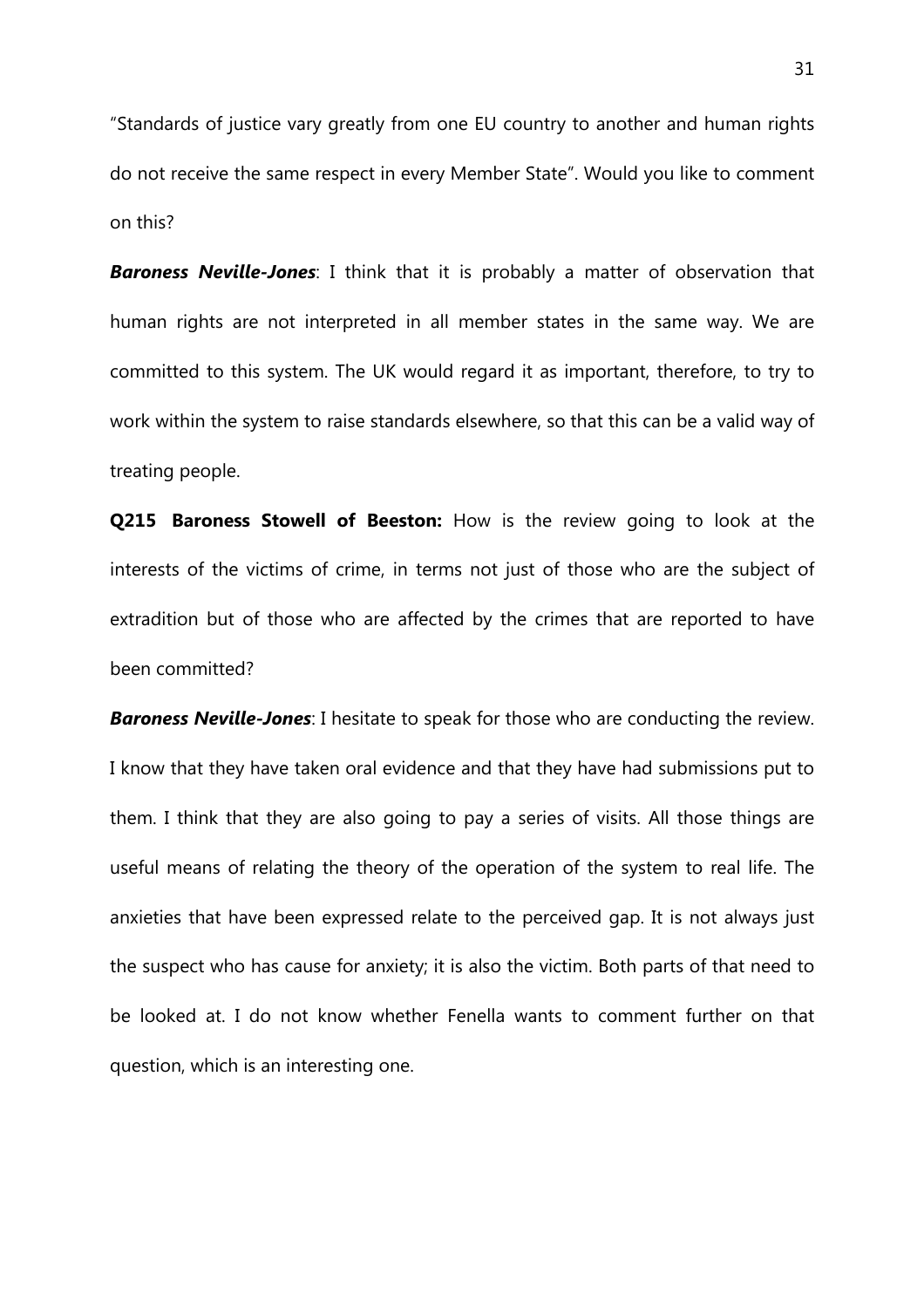*Ms Fenella Tayler*: I just wondered whether you were referring particularly to people who have been victims of crime in this country and where the alleged assailant had fled overseas.

**Q216 Baroness Stowell of Beeston:** Primarily, yes. I am looking more from the point of view of the British citizen who is a victim of crime and is waiting for the person to be extradited back to the UK.

*Baroness Neville-Jones*: In the case of Part 1 countries, the chances of getting someone back are greatly increased by the existence of the system, for all its imperfections—we know that there are some in practice. The chances of getting people extradited in the absence of a system of this kind would be much lower. To that extent, the interests of justice are certainly served by both extraditing and facilitating the process under the rules. When you have got someone back here, of course, British justice is in operation.

**Q217 Mr Raab:** One of the issues that we have heard evidence on is that judges in extradition cases are reluctant to refuse to surrender on human rights grounds, basically because of, in EAW cases, the mutual trust implicit in the system. I wondered whether you had any reflections or comments on that.

*Baroness Neville-Jones*: It goes to the core of the criticism that is being made, which is that, although in theory you get equal justice, in fact you do not. I come back to what I was saying. We have to endeavour over time, if we are committed to this system, to try to get standards elsewhere raised. Clearly, one thing that the panel will wish to look at is whether some of the uncommenced safeguards could be brought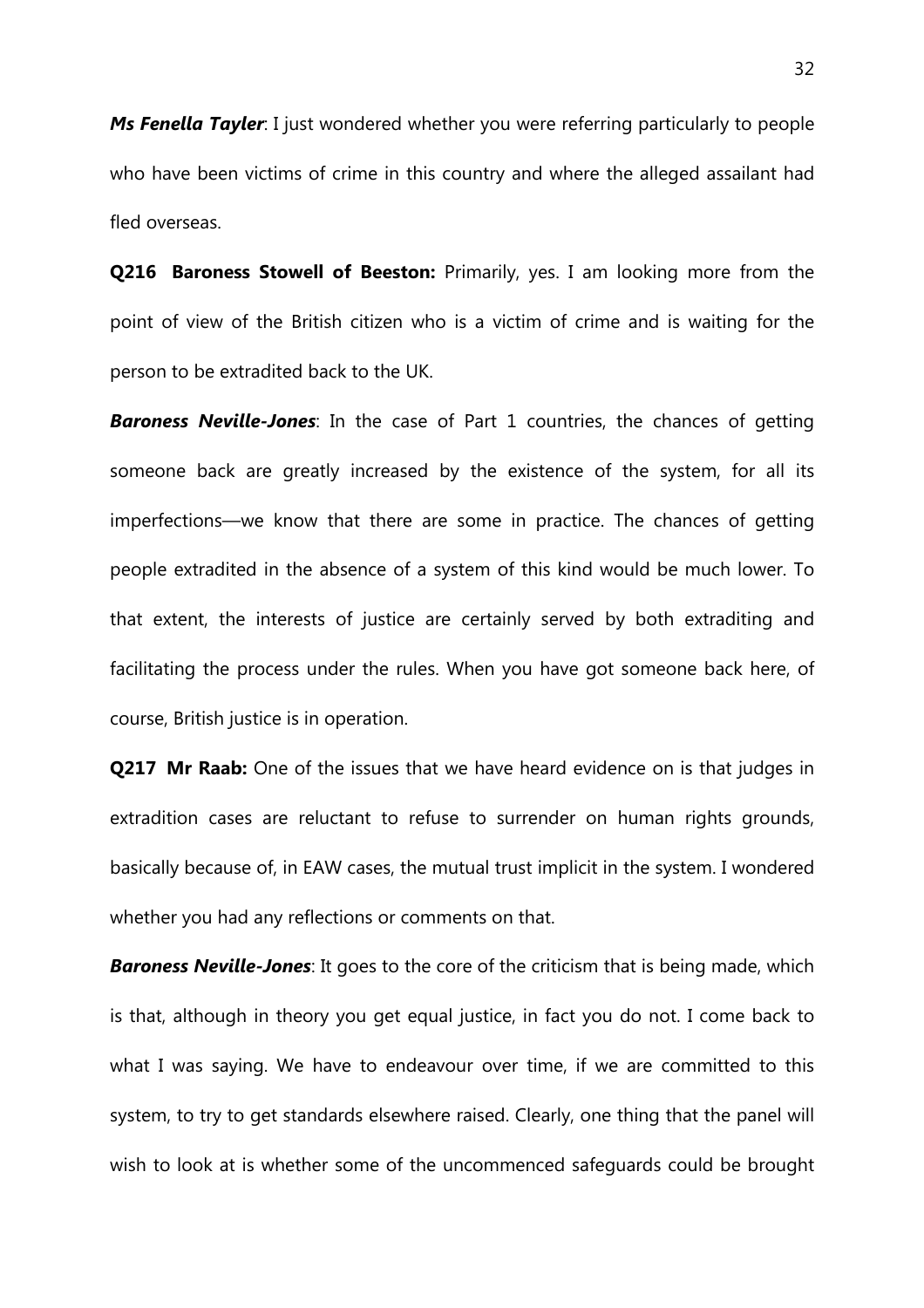into play, which might help. If that recommendation were made, the Government would look at it very seriously.

**Q218 Mr Raab:** Another interesting thing that has come up in the evidence is the comparison between deportation proceedings and extradition proceedings and the application of Article 8 human rights standards. Obviously, this becomes rather technical, but it is apparent that there is an exceptionality rule for pleading disruption to family life under Article 8 in extradition proceedings which is not as high in deportation proceedings. That leads to quite a stark anomaly. Your innocent British citizen is protected by weaker safeguards than your foreign national criminal when you try to deport him. Is that something that you think ought to be addressed?

*Baroness Neville-Jones*: The question of the right level of human rights protections is itself controverted and to some extent that level is moving. Individual cases give rise to changes in law. I think that it would be preferable to have confidence in same standards, but the difficulty is that justice is a moving thing and standards change over time. I would not say necessarily that one has heard the last word about human rights standards in either of those two contexts.

**Q219 Lord Morris of Handsworth:** Minister, we note your opening comments about the reviews that are taking place, but can we have some indication of the extent to which the Government believe that implementation of the European arrest warrant has been successful?

*Baroness Neville-Jones*: The numbers certainly show that the system is operating. One reason why we asked the panel to look at it is that we are not entirely content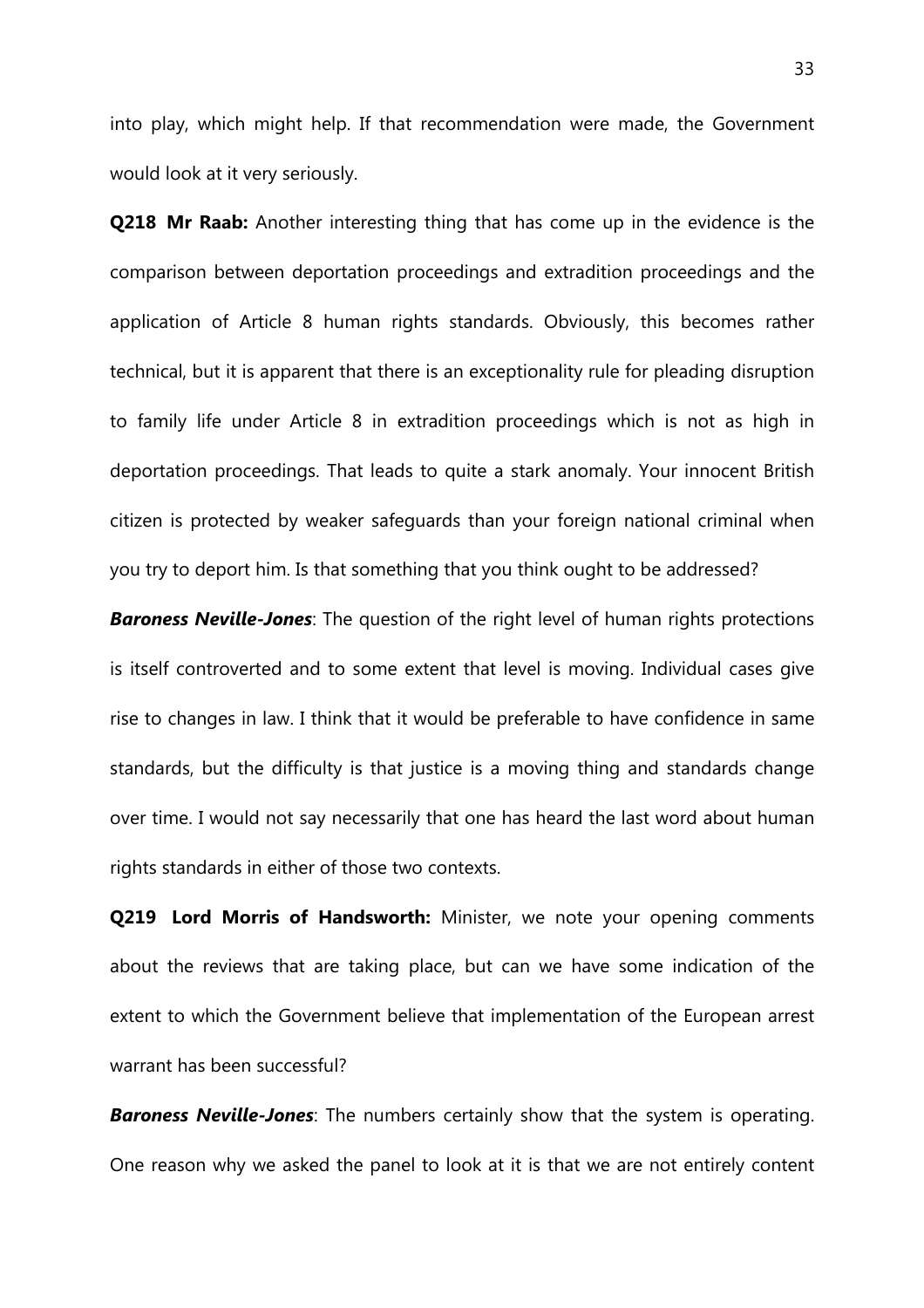with some aspects of the operation. The one that is most obvious and most often commented on is proportionality. It is no secret that there is one country in particular that sends us many more warrants than any other—over 60 per cent of the warrants that we receive come from Poland. Fenella Tayler has talked to the Polish authorities and I have talked to their Minister. There is a plan to ask the Polish judicial authorities to come over here to see our system in operation. At the end of the day, of course, this is a judicial rather than a governmental matter. One thing that we would like to do is to inculcate various habits that are more like ours. Secondly, I think that it is true to say that, in the negotiation of the European investigation order, the experience of EAW has alerted people to the need for proportionality in the operation of the EIO. I think that there will be greater safeguards there. Fenella, you might like to say something about that.

*Ms Fenella Tayler*: That is certainly something that is being considered in the negotiations on the European investigation order. Those negotiations are ongoing, so we do not yet have a concluded instrument, but we are working hard to try to ensure that proportionality is included in the instrument.

**Q220 Lord Morris of Handsworth:** Can I just pick up that point? Both of you have made strong reference to the principle of proportionality. Will that be codified somehow or will it apply purely on a subjective basis? Will there be criteria on the application of proportionality?

*Baroness Neville-Jones*: You have put your finger on a very acute issue. I asked the same question: could one codify this and define proportionality? The answer that I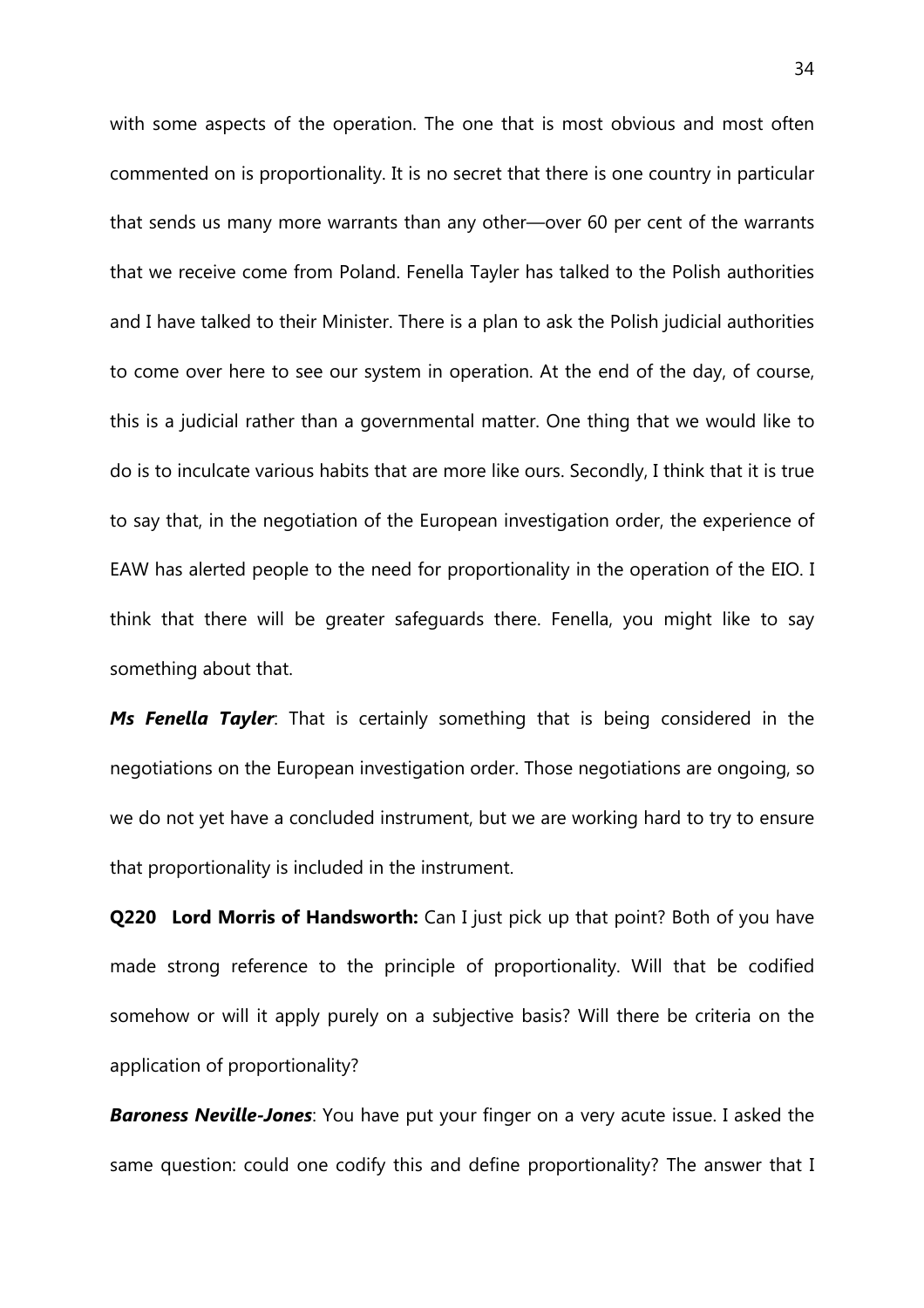get from the experts is that that is very difficult and that, if you try to fix a definition of what constitutes proportionality in any given area, that would give rise to its own anomalies. It comes back to more common sense and restraint. There are some guidelines in EAW that are meant to bear on the question of proportionality—for instance, on the kind of offences for which you can extradite. The system is not wholly without its own limits, but I think that its operation is still open to the criticism of spending too much time on relatively trivial offences when perhaps it would do well to focus its attention on ensuring justice for the more serious offences.

**Q221 Lord Morris of Handsworth:** Do you think that agreed guidelines would be more objective?

*Baroness Neville-Jones*: I think that guidelines are probably the way to go, rather than legislation. Is there not a code book now and some guidelines that judiciaries are meant to use?

*Ms Fenella Tayler*: In relation to the European arrest warrant, there is a threshold below which a warrant cannot be issued, which is that the offence must attract a maximum sentence of at least 12 months.

#### **Q222 Lord Morris of Handsworth:** Within domestic law?

*Ms Fenella Tayler*: That is within the law. But although that is a threshold, it none the less allows, as Baroness Neville-Jones indicated, quite a lot of warrants to be issued. It depends on the law of the issuing state as to whether a warrant would be issued for such offences.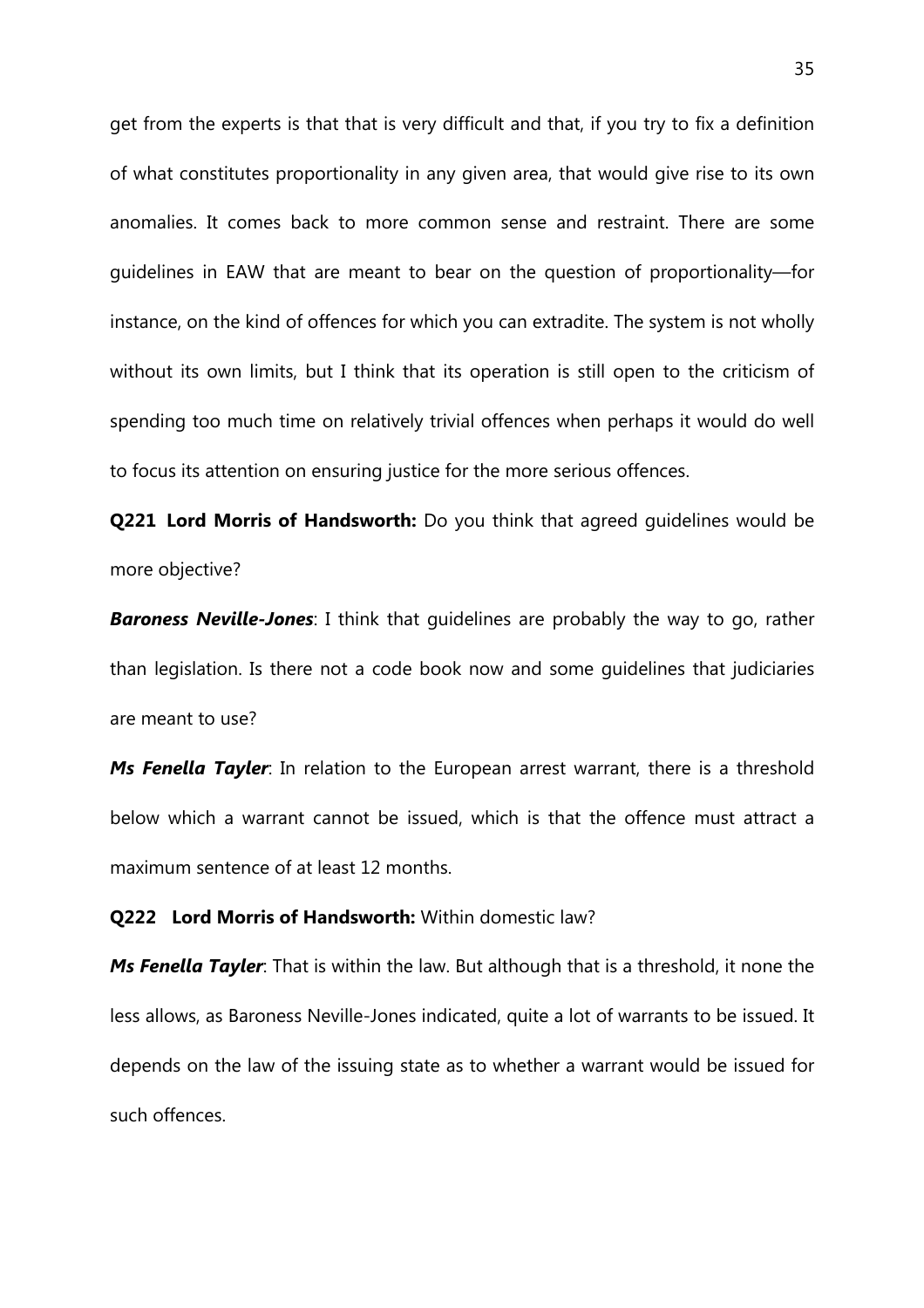**Q223 Baroness Stowell of Beeston:** A lot of the exchange that has just taken place has been about a topic that I was going to come on to later, so in the interests of speed I should like to pick out an issue from the later questions that has not been covered. We understand that the European Commission has suggested incorporating a proportionality principle in the context of the European arrest warrant.

*Baroness Neville-Jones*: I am not aware of that.

*Ms Fenella Tayler*: It is at the moment enshrined in the handbook, so it is in guidance rather than legislation. If it were to be enshrined in the instrument, that would require an amendment to it, which brings a lot of further complex issues in its train.

*Baroness Neville-Jones*: It brings with it a whole definitional train. I think that for someone in government it would be very helpful to have the guidance of the experts on this. If the extradition panel has views on this, it would be very helpful to have them. I am not sure how much further forward enshrining a proportionality principle in law and then interpreting it would get us than we already are. That is my worry.

**Q224 Mr Raab:** You mentioned earlier some of the progress on the EIO. That was very useful, so I shall skip some of the questions that relate to that. There are two concerns. One is operational strain on the police service. The Met gave us evidence in the form of a letter, which I understand went to the Home Office. One point that it made was that "the EIO is likely to become an ineffective instrument should it go ahead without a proportionality clause". You said that that is quite difficult to define,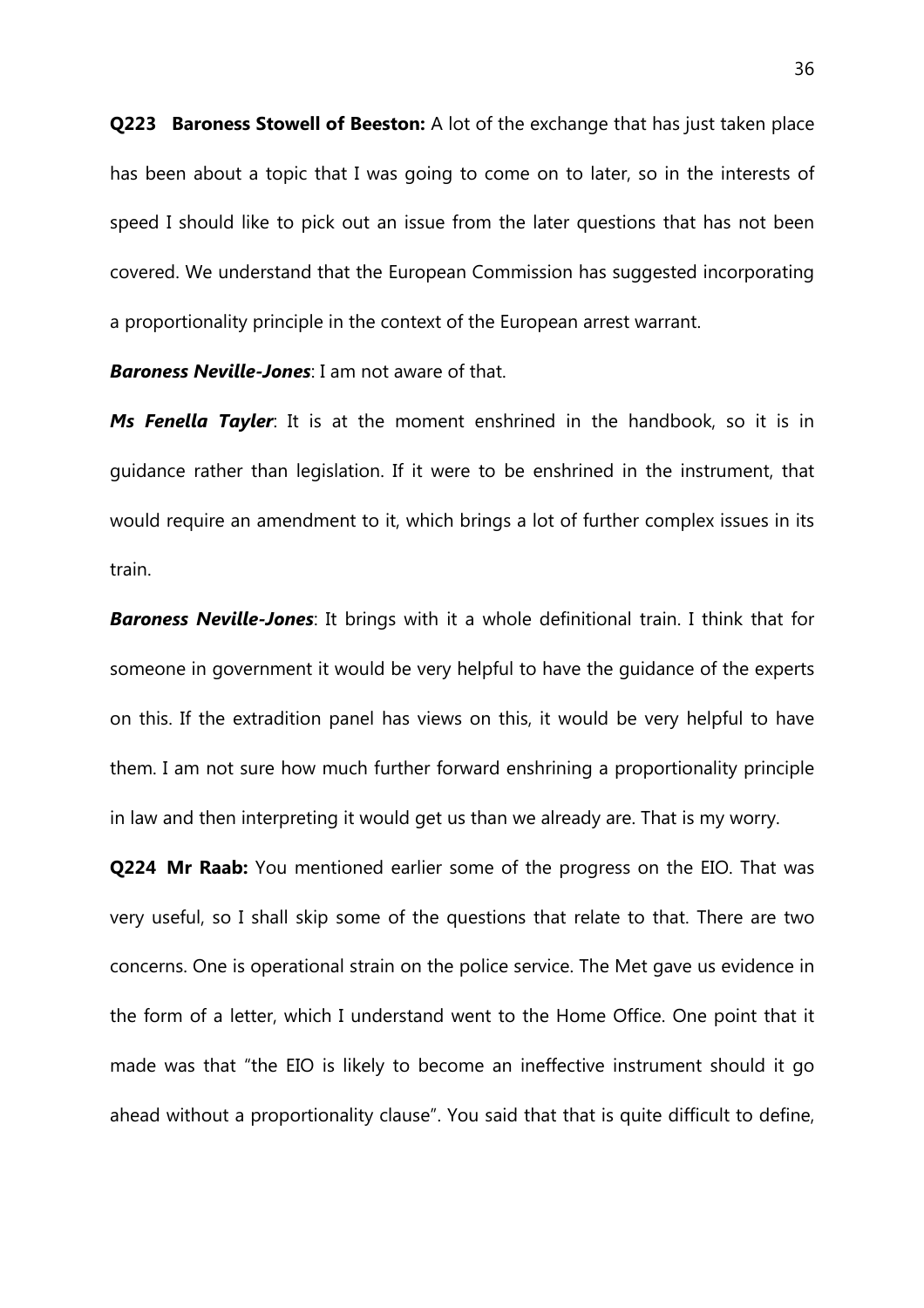so I wondered how in the EIO negotiations parties are going about trying to get to grips with it. Is there anything more that you can say on that?

*Baroness Neville-Jones*: I am aware that there has been evidence to the effect that the EIO would give rise to a much bigger demand for investigation. I confess that that was not something that the police said to us at the time when we were discussing whether to opt in. We do not on the face of it see why that would be the case. This is another area where guidance would be very useful as a material way of controlling the kind of requests that we received. That is a material consideration. Am I not right in thinking that another piece of European legislation is coming up?

*Ms Fenella Tayler*: There is the European evidence warrant—

*Baroness Neville-Jones*: That is already in existence. We are not pursuing that, I seem to remember.

*Ms Fenella Tayler*: The EIO will supersede it.

**Q225 Mr Raab:** Can I just ask a follow-up? Fair Trials International made a number of points on safeguards as opposed to a filter with the accused in mind. It talked about fundamental rights grounds, the absence of dual criminality provisions in the original draft, the lack of provision for the defence to request evidence and the lack of data protection controls—for example, the fact that the EIO request can go to someone who is not themselves subject to a criminal investigation but is just a witness. I appreciate that there has been only limited or partial progress, but are all these things currently under negotiation or is there any progress on any of them that you might be able to report?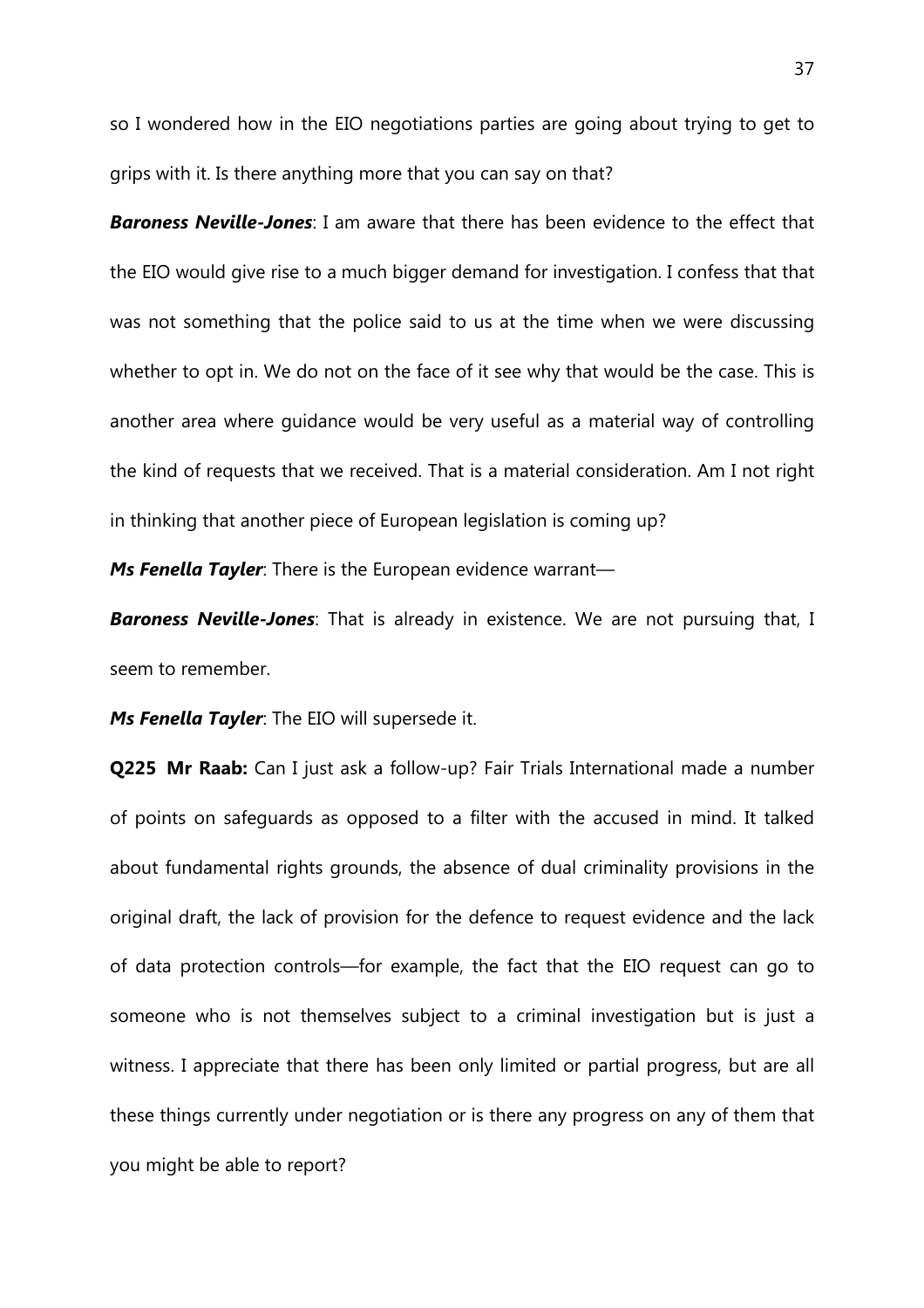*Baroness Neville-Jones*: I will ask Fenella to answer that in detail, as she is part of the negotiation, but my understanding is that almost every one of the issues that you have described has been raised in the negotiation. The question is how far those will be considered to be absolutely material to the system's operation. One can get to the point at which one makes the operation so complex, particularly if one starts to insert the need to go to a judge every time, that it jams up and ceases to be useful. However, there are other areas where some guidance and safeguards would be a good idea.

*Ms Fenella Tayler*: One particular area that we are investigating and pushing on at the moment is to seek to ensure that an EIO cannot be sent or executed in this country for something that would not be possible under our own domestic law if it was a domestic case. That is perhaps the most basic form of proportionality. It would be a way of refusing or screening out such requests for evidence. That is a key safeguard that we are seeking to enshrine.

**Q226 Mr Raab:** ACPO took a rather different line on the EIO. Certainly the Home Secretary's Statement to the House at the time of the original decision to opt in took a rather different line from that taken by the Metropolitan Police. Had both given evidence prior to the Oral Statement? Had the department received evidence from both?

*Baroness Neville-Jones*: I am afraid that I do not know. It was before we were in office. The briefing that I had was that we had consulted the police. My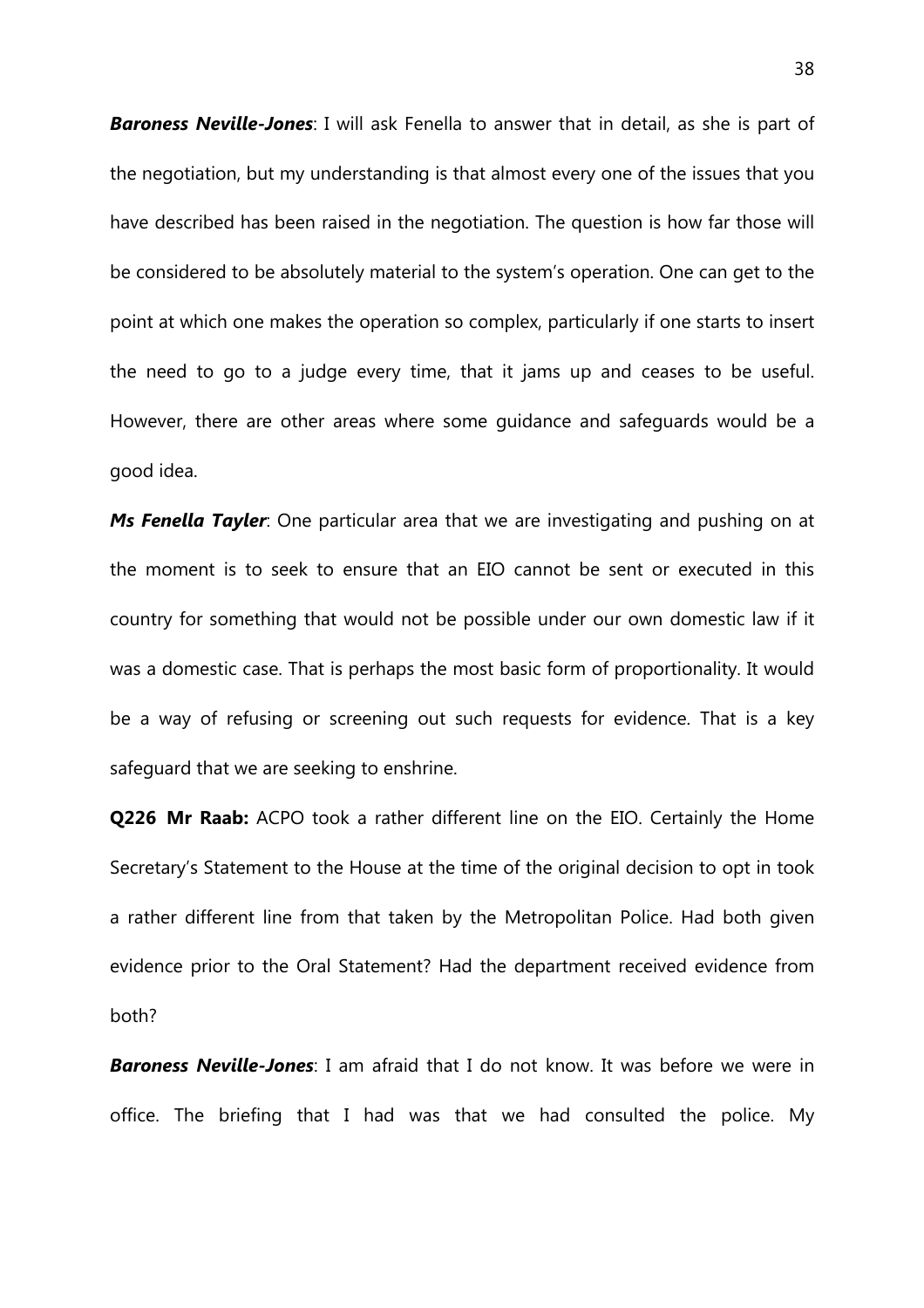understanding at that stage was that the police were rather in favour, as indeed were the prosecuting authorities.

**Mr Raab:** I think that ACPO was but that the Met seemed rather less enthusiastic, so I was curious about the synergy between the two.

*Baroness Neville-Jones*: You are enlightening me. I think that we will have to write to you on that.

**Q227 Lord Dubs:** Witnesses have suggested that the Extradition Act 2003 could be amended to include a forum safeguard. Would the Government consider amending the Extradition Act 2003 to implement some of the optional grounds for nonexecution of the warrant?

*Baroness Neville-Jones*: That is one of the things that we have asked Sir Scott Baker and his panel to look at. We will now await his recommendations, but if there is a recommendation to implement that, we would want to look at it positively.

**Q228 Lord Dubs:** What possibility is there for renegotiating the framework decision itself?

*Baroness Neville-Jones*: That is difficult, as you may know. It requires, I think, 25% even to get the matter considered for renegotiation. Having said that, I would not want to underestimate the difficulty, but equally, if the level of dissatisfaction with this piece of legislation is very great indeed, it would be right to try to do something about it. I do not take the view that in no circumstances would we be willing to reopen. It would be difficult and one also has to bear in mind the fact that you might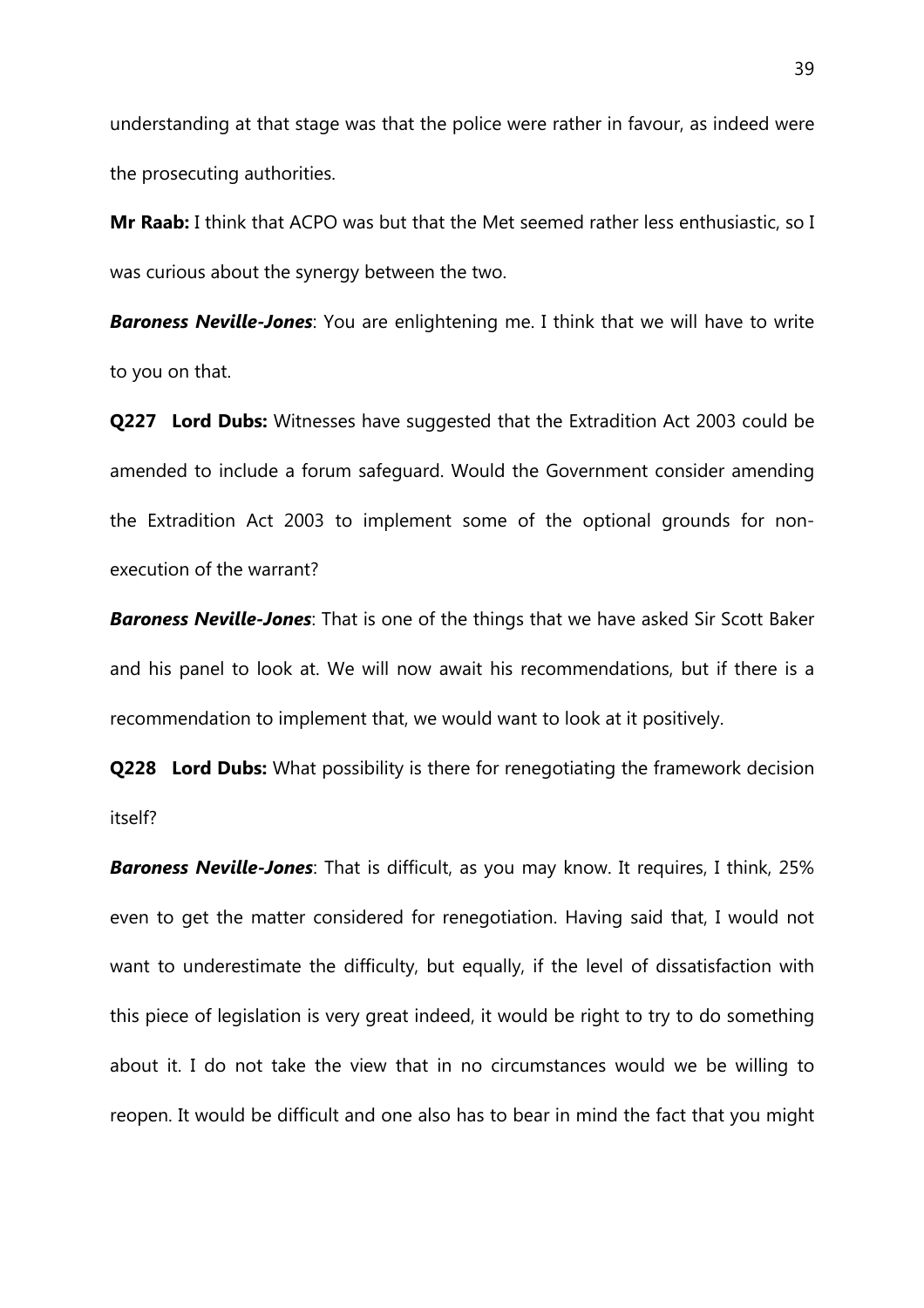get outcomes that were unwanted as well as ones that were wanted. We would have to balance the risk.

**Q229 Lord Dubs:** Witnesses have also told the committee that many requests for extradition under the EAW are issued for the purpose of evidence gathering, leading to those persons awaiting trial for many months in a foreign country, sometimes without bail. What do you think about that?

*Baroness Neville-Jones*: One of the things that we are trying to do is to get the system operating so that people can come back under supervision. Secondly, this relates to the comments that were made earlier about the efficiency with which the EAW is operated at both ends. I am quite clear that we need to speed this up.

**Q230 Lord Dubs:** Does the EAW actually allow extradition for the purpose of investigation?

*Baroness Neville-Jones*: No, it does not. There has to be an offence.

**Q231 Lord Dubs:** Yes, but to investigate the offence—

*Baroness Neville-Jones*: Yes, but you cannot just have a fishing expedition. It has to be issued by a member state with a view to arrest and surrender by another member state.

**Q232 Lord Dubs:** We have had witnesses who gave us instances of where a country questioned somebody but was clearly not trial-ready at all. The individual was held while there was an investigation on how to take the matter further. That seemed to us to be a bit premature.

*Baroness Neville-Jones*: In relation to the UK?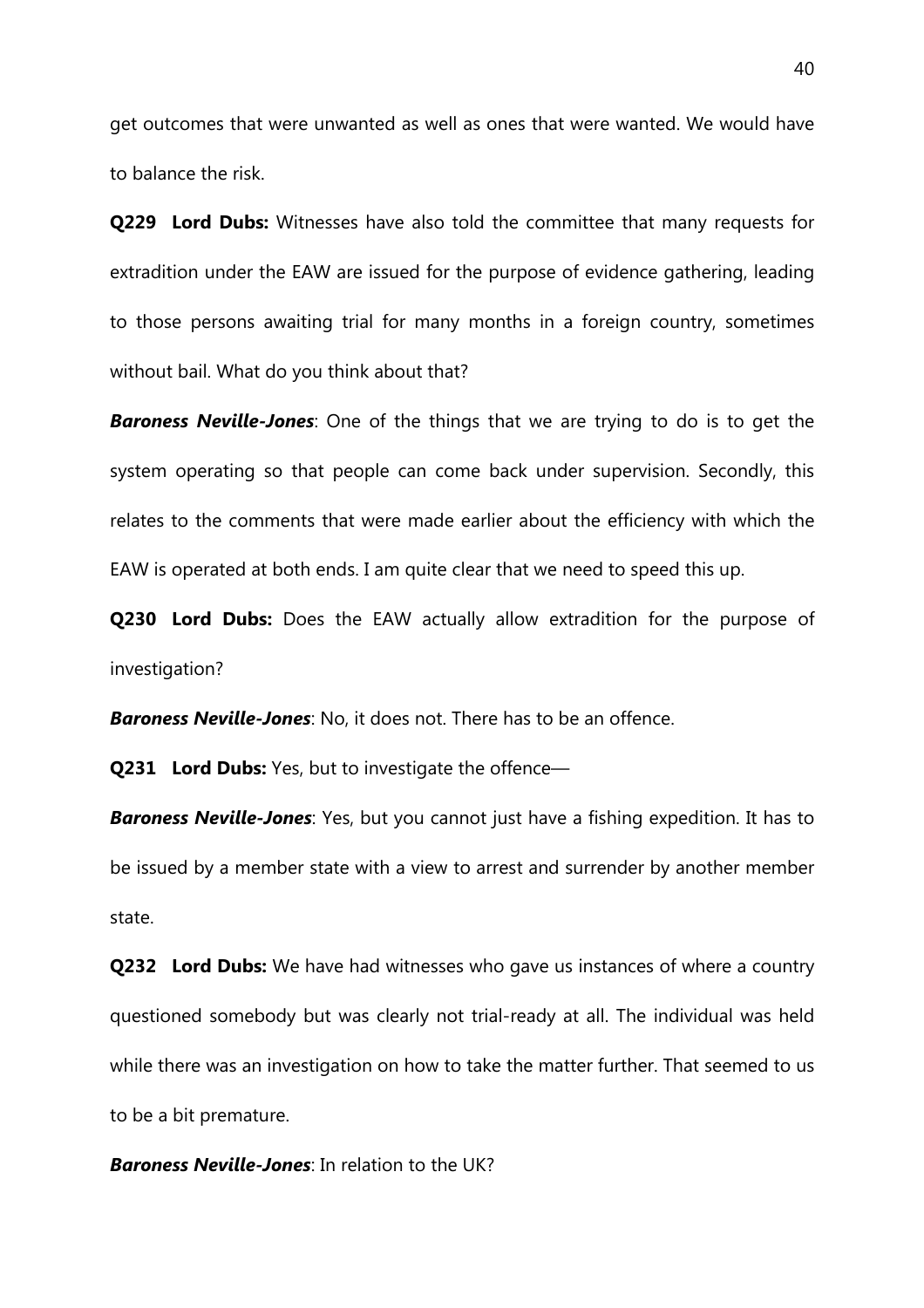**Lord Dubs:** It was somebody from the UK, yes.

**Baroness Stowell of Beeston:** This goes to the heart of the question that we were discussing with Mr Starmer.

**Q233 Lord Dubs:** We certainly had a witness who spoke to that effect. Is there any way in which the Government can take steps to ensure that EAW requests are used only for the purpose of prosecution?

*Baroness Neville-Jones*: The way we can do that is to ensure that any request that we get conforms to the provisions of the legislation under which we are operating that is to say, the directive and our transposition of it into UK law. We shall do that.

**Q234 Lord Dubs:** But does that not mean that there ought to be a power in the courts in Britain to ensure that that is the way the system is operating?

*Baroness Neville-Jones*: We can and do reject requests.

**Q235 Lord Dubs:** So the courts could ascertain whether the country requesting the individual is ready to put that person on trial. Does it go as far as that?

*Baroness Neville-Jones*: That goes to judicial proceedings in other countries. The purpose of the directive and of the Act that transposes it is to facilitate a trial. It is not just a means of keeping people warehoused.

**Q236 Lord Dubs:** So you are unhappy—

**Baroness Neville-Jones**: I would be unhappy to have the sense that this was what was going on. I would want to be aware of such cases.

**Q237 Lord Morris of Handsworth:** The committee has heard from witnesses that those subject to extradition requests are not at all times provided with sufficient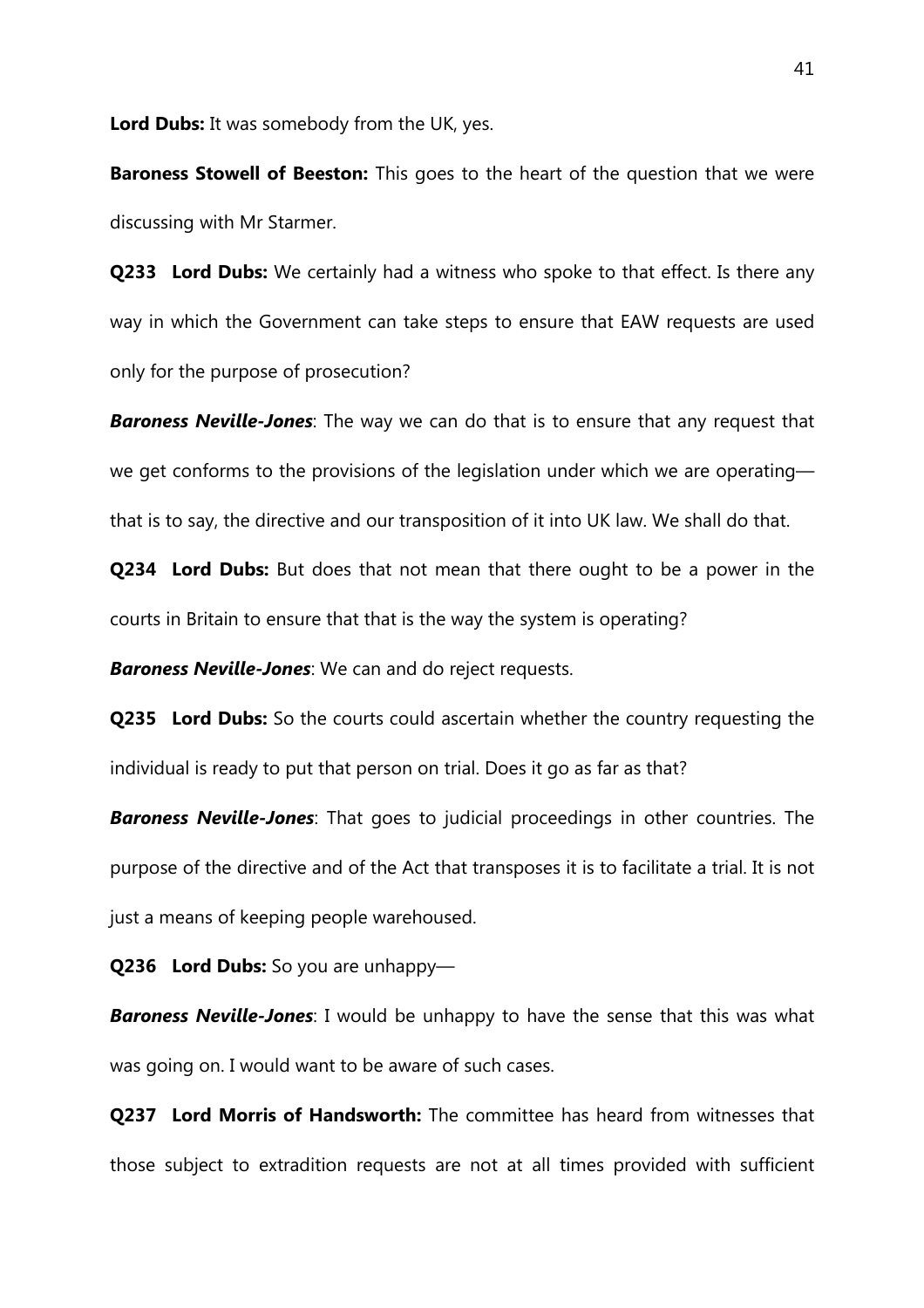information on their rights when arrested. Can you offer any comments on that, Minister?

*Baroness Neville-Jones*: That is very important. There is a provision, which I think is under negotiation, to make it mandatory on a member state that arrests a foreign national who does not speak and understand the language in which the proceedings are going to be conducted to provide both translation of documents and interpretation of proceedings. This will not just be in the context of EAW; it will be more general. That will certainly help and will be a major improvement on the current situation. That is part of what is called the road map. These are important practical safeguards, which should improve the real-life experience of people who get caught up in the legal systems of other countries.

**Q238 Mr Raab:** We have covered a lot of ground, but I wondered whether in relation to both Part 1 and Part 2—EU and non-EU—you thought that there was scope for greater ministerial discretion. I know that the trend has been the other way, but perhaps it needs to be slightly rejigged. One can think of cases such as the McKinnon case where Ministers have said, "We just don't have the discretion", whatever their disposition might have been. Do you think that the automaticity of the EAW or the UK-US and other extradition relations should be addressed?

*Baroness Neville-Jones*: You are right to say that on the whole the trend has been the other way. This is not just a trend in the UK. Governments have been increasingly reluctant to get themselves involved in the exercise of discretion. That is related to the greater saliency of law in international relations. On the whole, it becomes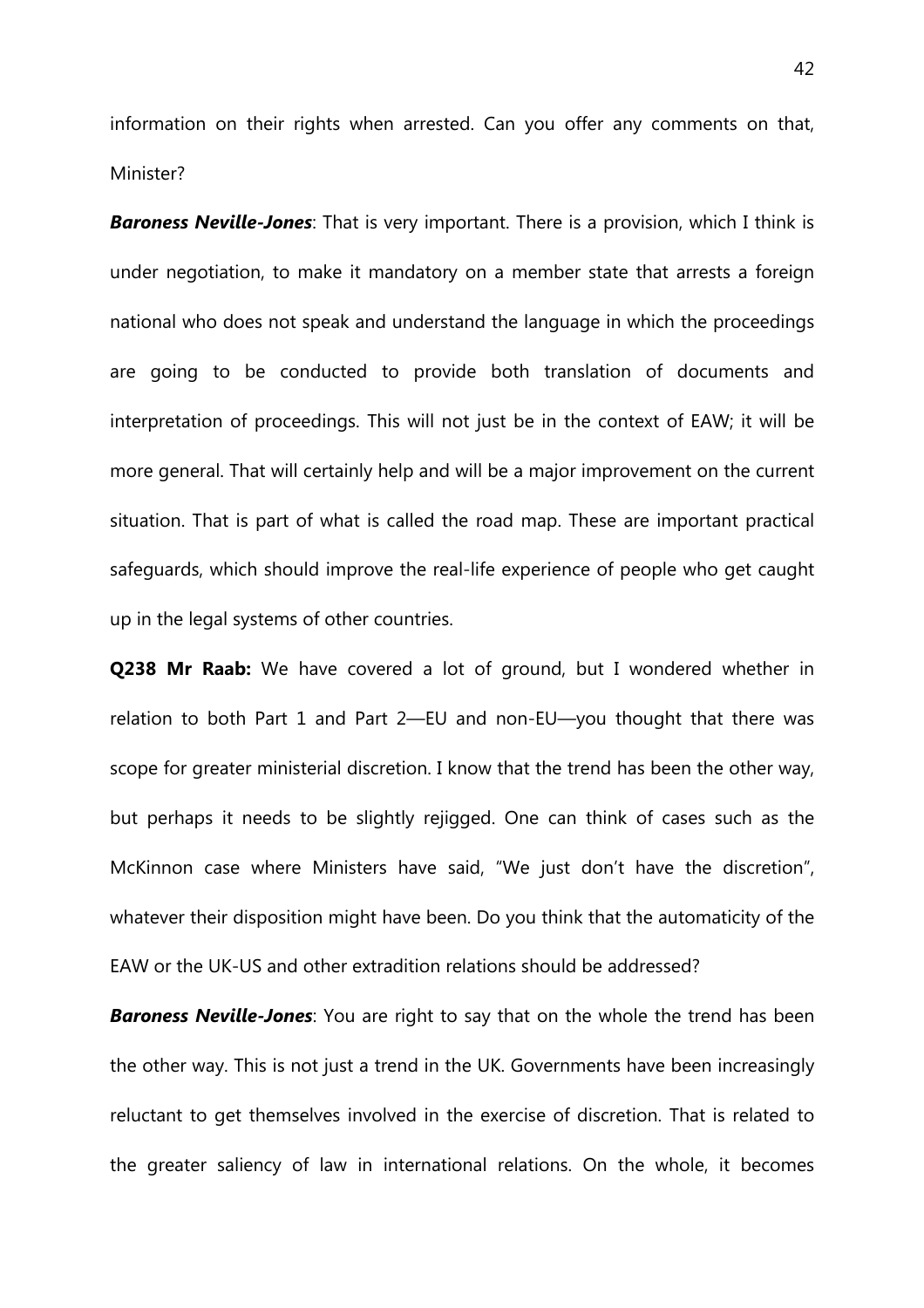increasingly uncomfortable to exercise executive discretion in a judicial or quasi-legal context. We have asked the panel to look at this issue and I do not want to go much further at the moment. The reason why on the whole people in the Executive have wanted to reduce their discretion is precisely because of the difficulties to which its exercise can give rise and the unevenness of the justice that can result. I do not get the impression that the Home Secretary is seeking a great expansion of her discretionary authority.

**Q239 Mr Raab:** In relation to the UK-US treaty, there has been a lot of discussion and debate about the differing standards between the evidential thresholds for the US and the UK. In the UK, you have to demonstrate prima facie that a case exists, whereas there is a different formula for the US. Is it the view of the department that there is a meaningful and significant practical difference between the two evidential thresholds?

*Baroness Neville-Jones*: We have so far had too few cases to test the whole thesis of whether there is a difference of form or a difference of reality. Much of this happened before we were in office, but it is fair to say that we do not believe that injustice was delivered. Again, this is an area that we have asked the panel to look at in terms, so it would be wrong of me to express a view beyond that. I appreciate why the question is being asked, as it is central.

**Q240 Mr Raab:** Finally, with the EAW and the UK-US treaty, there is the question of what you can do without changing the international instrument. In broad-brush